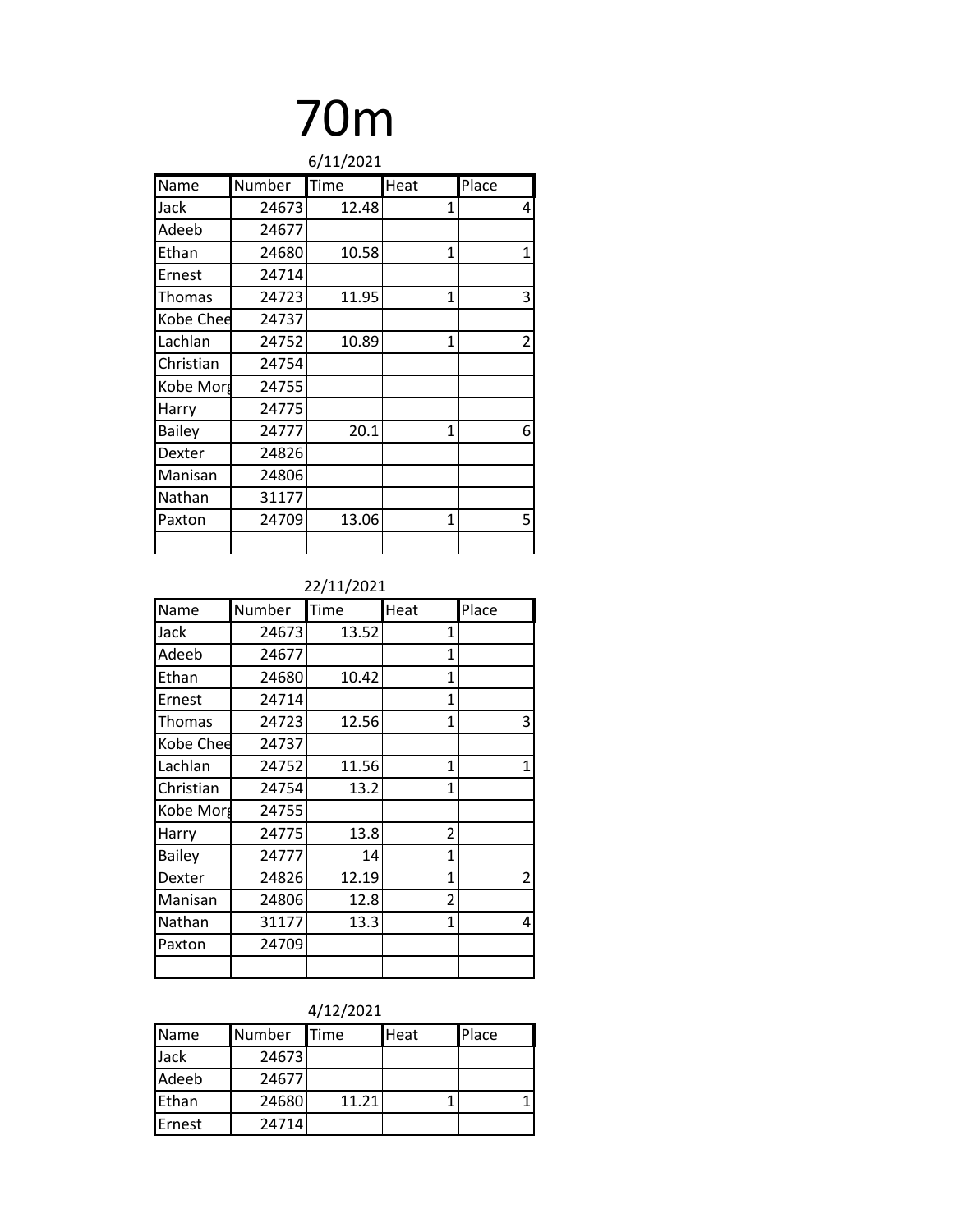| Thomas        | 24723 | 12.35          | 1              | 4 |
|---------------|-------|----------------|----------------|---|
| Kobe Chee     | 24737 | 15.26          | 2              | 4 |
| Lachlan       | 24752 | 11.39          | 1              | 2 |
| Christian     | 24754 |                |                |   |
| Kobe Morg     | 24755 |                |                |   |
| Harry         | 24775 | 13.16          | 1              | 6 |
| <b>Bailey</b> | 24777 | 13.18          | 2              | 1 |
| Dexter        | 24826 | $\overline{2}$ | $\overline{1}$ | 3 |
| Manisan       | 24806 | 13.55          | 2              | 2 |
| Nathan        | 31177 | 14.89          | 2              | 3 |
| Paxton        | 24709 | 12.71          | 1              | 5 |
|               |       |                |                |   |

11/12/2021

| Name          | Number | Time  | Heat           | Place |
|---------------|--------|-------|----------------|-------|
| Jack          | 24673  | 13.21 | 2              |       |
| Adeeb         | 24677  |       |                |       |
| Ethan         | 24680  | 11.04 | 1              |       |
| Ernest        | 24714  |       |                |       |
| Thomas        | 24723  | 12.4  | 1              |       |
| Kobe Chee     | 24737  | 13.92 | $\overline{2}$ |       |
| Lachlan       | 24752  |       |                |       |
| Christian     | 24754  |       |                |       |
| Kobe Morg     | 24755  | 13.66 | $\overline{2}$ |       |
| Harry         | 24775  | 13.16 | 1              |       |
| <b>Bailey</b> | 24777  | 13.95 | 1              |       |
| Dexter        | 24826  |       |                |       |
| Manisan       | 24806  | 12.99 | $\overline{2}$ |       |
| Nathan        | 31177  |       |                |       |
| Paxton        | 24709  | 17.08 | 1              |       |
|               |        |       |                |       |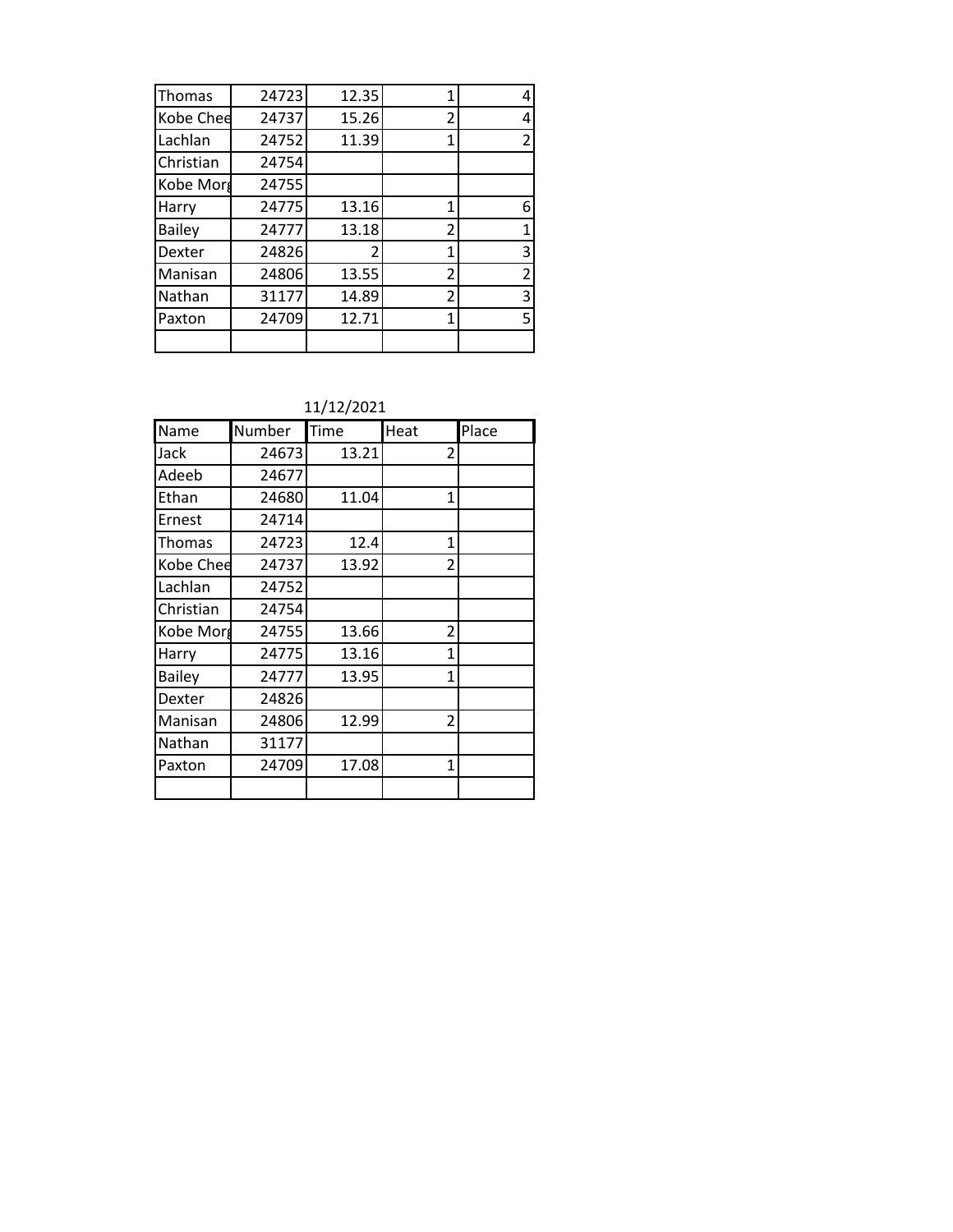### 15/01/2022

| Name          | Number | Time  | Heat | Place          |
|---------------|--------|-------|------|----------------|
| Jack          | 24673  |       |      |                |
| Adeeb         | 24677  |       |      |                |
| Ethan         | 24680  | 10.52 |      | 1              |
| Ernest        | 24714  |       |      |                |
| Thomas        | 24723  | 12    |      | 3              |
| Kobe Chee     | 24737  |       |      |                |
| Lachlan       | 24752  | 10.91 |      | $\overline{2}$ |
| Christian     | 24754  |       |      |                |
| Kobe Morg     | 24755  |       |      |                |
| Harry         | 24775  |       |      |                |
| <b>Bailey</b> | 24777  |       |      |                |
| Dexter        | 24826  |       |      |                |
| Manisan       | 24806  |       |      |                |
| Nathan        | 31177  |       |      |                |
| Paxton        | 24709  |       |      |                |
|               |        |       |      |                |

| Name          | Number | Time  | Heat         | Place |
|---------------|--------|-------|--------------|-------|
| Jack          | 24673  | 13.13 | 2            |       |
| Adeeb         | 24677  |       |              |       |
| Ethan         | 24680  | 11    | $\mathbf{1}$ |       |
| Ernest        | 24714  |       |              |       |
| Thomas        | 24723  | 11.83 | 1            |       |
| Kobe Chee     | 24737  | 14.45 | 2            |       |
| Lachlan       | 24752  |       |              |       |
| Christian     | 24754  |       |              |       |
| Kobe Morg     | 24755  | 12.69 | 2            |       |
| Harry         | 24775  |       |              |       |
| <b>Bailey</b> | 24777  | 13.78 | 1            |       |
| Dexter        | 24826  |       |              |       |
| Manisan       | 24806  | 13.36 | 2            |       |
| Nathan        | 31177  |       |              |       |
| Paxton        | 24709  | 13.43 | 1            |       |
|               |        |       |              |       |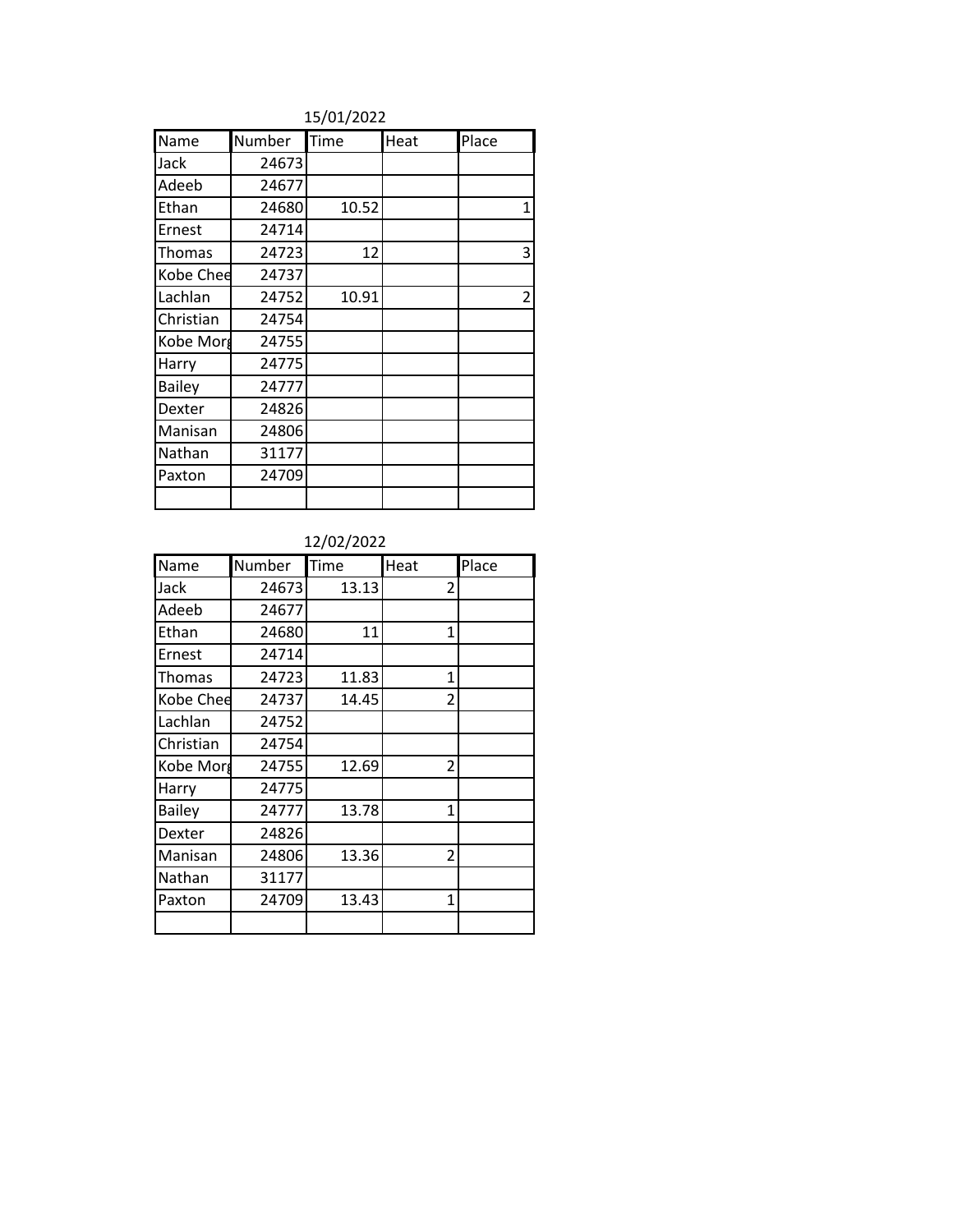### 22/01/2022

| Name          | Number | Time  | Heat | Place          |
|---------------|--------|-------|------|----------------|
| Jack          | 24673  |       |      |                |
| Adeeb         | 24677  |       |      |                |
| Ethan         | 24680  | 10.85 | 1    | $\mathbf{1}$   |
| Ernest        | 24714  |       |      |                |
| Thomas        | 24723  | 11.99 | 1    | 3              |
| Kobe Chee     | 24737  |       |      |                |
| Lachlan       | 24752  | 11.7  | 1    | $\overline{2}$ |
| Christian     | 24754  |       |      |                |
| Kobe Morg     | 24755  | 13.72 | 1    | 5              |
| Harry         | 24775  |       |      |                |
| <b>Bailey</b> | 24777  | 17.27 | 1    | 6              |
| Dexter        | 24826  |       |      |                |
| Manisan       | 24806  |       |      |                |
| Nathan        | 31177  |       |      |                |
| Paxton        | 24709  | 12.51 | 1    | 4              |
|               |        |       |      |                |

| Name          | Number | Time  | Heat | Place        |
|---------------|--------|-------|------|--------------|
| Jack          | 24673  | 13.5  |      | 5            |
| Adeeb         | 24677  |       |      |              |
| Ethan         | 24680  |       |      |              |
| Ernest        | 24714  |       |      |              |
| Thomas        | 24723  | 11.11 |      | $\mathbf{1}$ |
| Kobe Chee     | 24737  | 14.21 |      | 6            |
| Lachlan       | 24752  |       |      |              |
| Christian     | 24754  |       |      |              |
| Kobe Morg     | 24755  | 13.28 |      | 4            |
| Harry         | 24775  |       |      |              |
| <b>Bailey</b> | 24777  | 12.64 |      | 3            |
| Dexter        | 24826  |       |      |              |
| Manisan       | 24806  |       |      |              |
| Nathan        | 31177  |       |      |              |
| Paxton        | 24709  | 11.35 |      | 2            |
|               |        |       |      |              |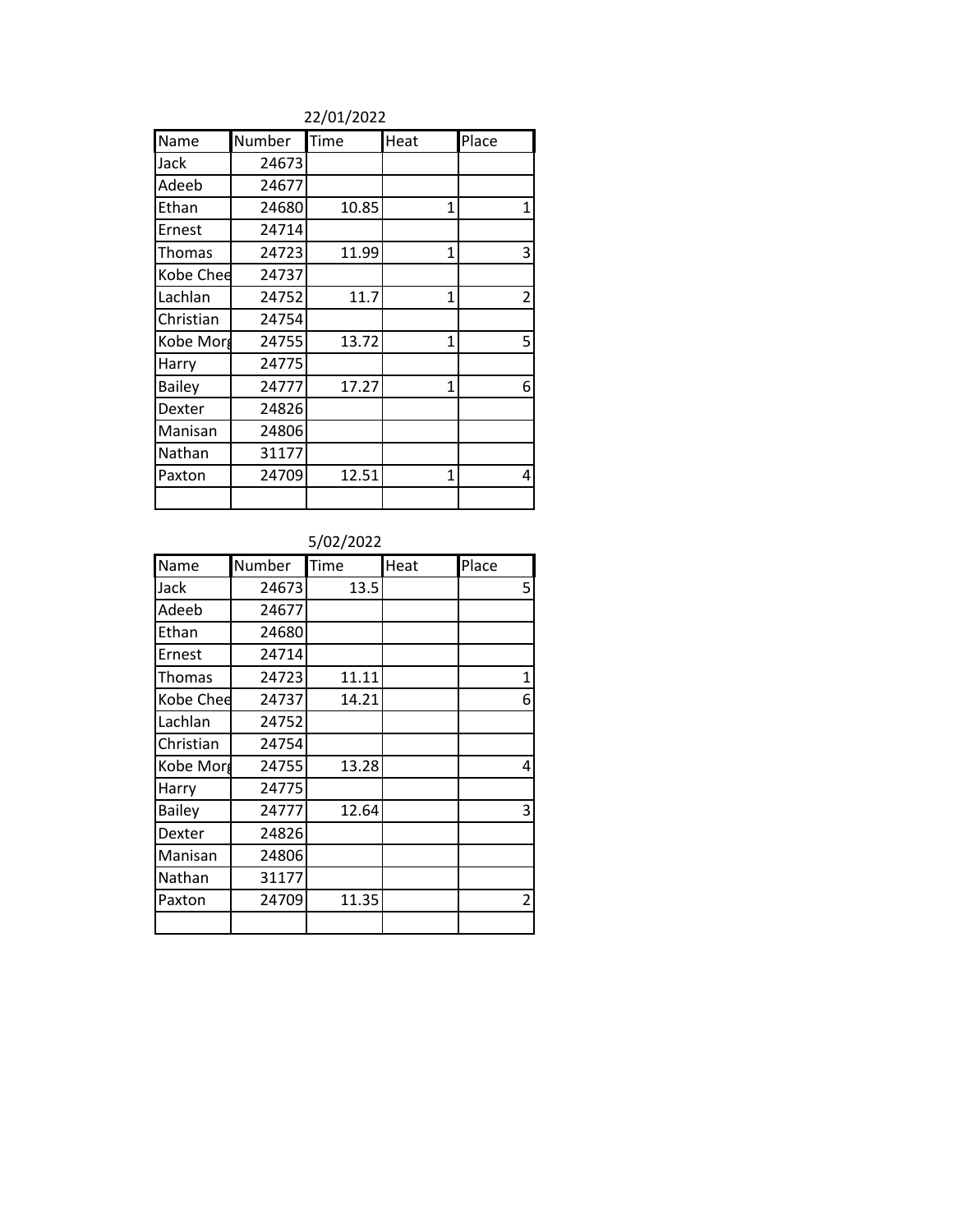# 100m

| 30/10/2021    |        |       |                |       |  |
|---------------|--------|-------|----------------|-------|--|
| Name          | Number | Time  | Heat           | Place |  |
| Jack          | 24673  | 18.72 |                |       |  |
| Adeeb         | 24677  | 20.09 | $\overline{2}$ |       |  |
| Ethan         | 24680  | 15.48 | $\mathbf{1}$   |       |  |
| Ernest        | 24714  | 17.47 | 1              |       |  |
| Thomas        | 24723  | 16.97 | 1              |       |  |
| Kobe Chee     | 24737  | 19.5  | 2              |       |  |
| Lachlan       | 24752  | 14.88 | 1              |       |  |
| Christian     | 24754  |       |                |       |  |
| Kobe Morg     | 24755  | 21.71 | 2              |       |  |
| Harry         | 24775  | 18.11 |                |       |  |
| <b>Bailey</b> | 24777  | 18.39 | $\mathbf{1}$   |       |  |
| Dexter        | 24826  |       |                |       |  |
| Manisan       | 24806  |       |                |       |  |
| Nathan        | 31177  |       |                |       |  |
| Paxton        | 24709  |       |                |       |  |
| Christian     |        |       |                |       |  |

| Name          | Number | Time  | Heat | Place          |
|---------------|--------|-------|------|----------------|
| Jack          | 24673  | 19.1  | 2    | 1              |
| Adeeb         | 24677  |       |      |                |
| Ethan         | 24680  | 15.26 | 1    | $\overline{2}$ |
| Ernest        | 24714  |       |      |                |
| Thomas        | 24723  | 16.8  | 1    | 3              |
| Kobe Chee     | 24737  | 20.07 |      | 5              |
| Lachlan       | 24752  | 15.1  | 1    | $\mathbf{1}$   |
| Christian     | 24754  |       |      |                |
| Kobe Morg     | 24755  | 20.01 | 2    | 4              |
| Harry         | 24775  |       |      |                |
| <b>Bailey</b> | 24777  | 18.36 | 2    | $\mathbf{1}$   |
| Dexter        | 24826  |       |      |                |
| Manisan       | 24806  | 19.33 | 2    | 3              |
| Nathan        | 31177  |       |      |                |
| Paxton        | 24709  | 17.47 | 1    | 4              |
| Christian     |        |       |      |                |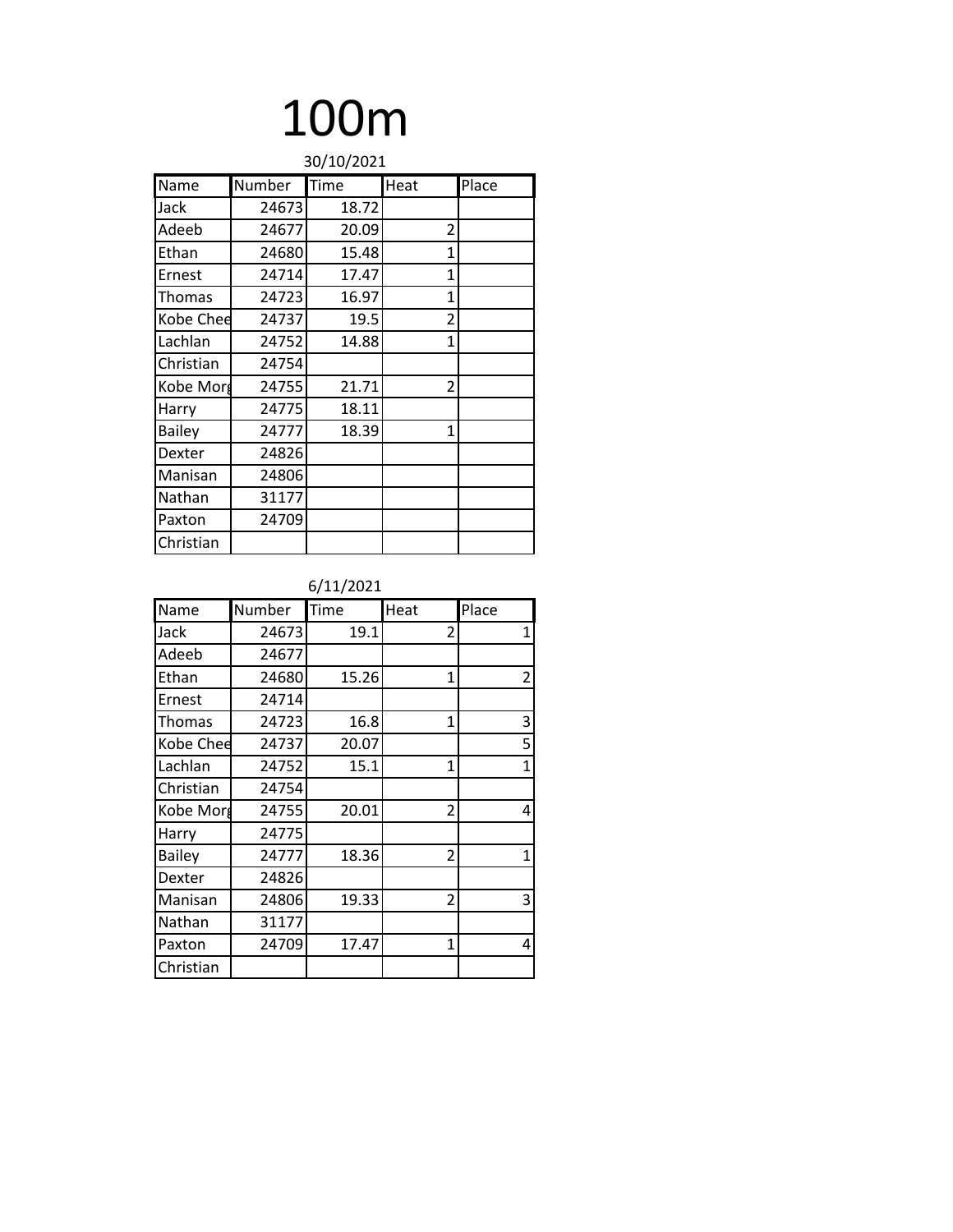13/11/2021

| Name          | Number | <b>Time</b> | Heat           | Place          |
|---------------|--------|-------------|----------------|----------------|
| Jack          | 24673  | 18          | $\overline{2}$ | 1              |
| Adeeb         | 24677  |             |                |                |
| Ethan         | 24680  | 14.57       | $\overline{1}$ | 6              |
| Ernest        | 24714  |             |                |                |
| Thomas        | 24723  | 17.2        | 1              | 4              |
| Kobe Chee     | 24737  |             |                |                |
| Lachlan       | 24752  | 14.57       | 1              | $\overline{2}$ |
| Christian     | 24754  |             |                |                |
| Kobe Morg     | 24755  | 18.04       | $\overline{2}$ | 3              |
| Harry         | 24775  | 16.08       | 1              | 3              |
| <b>Bailey</b> | 24777  | 18.7        | 1              | 6              |
| Dexter        | 24826  |             |                |                |
| Manisan       | 24806  | 17.07       | 2              | 1              |
| Nathan        | 31177  |             |                |                |
| Paxton        | 24709  | 17.6        | 1              | 5              |
| Christian     |        | 18.7        | 2              | 4              |

| Name          | Number | Time  | Heat           | Place |
|---------------|--------|-------|----------------|-------|
| Jack          | 24673  | 20.78 | 2              |       |
| Adeeb         | 24677  |       |                |       |
| Ethan         | 24680  | 14.81 | 1              |       |
| Ernest        | 24714  |       |                |       |
| Thomas        | 24723  | 17.37 | 1              |       |
| Kobe Chee     | 24737  | 21.18 | $\overline{2}$ |       |
| Lachlan       | 24752  | 15.44 | 1              |       |
| Christian     | 24754  | 19.42 | 2              |       |
| Kobe Morg     | 24755  | 20.56 | 2              |       |
| Harry         | 24775  | 19.26 | 1              |       |
| <b>Bailey</b> | 24777  | 18.42 | $\mathbf{1}$   |       |
| Dexter        | 24826  | 16.66 | 1              |       |
| Manisan       | 24806  | 20    | 2              |       |
| Nathan        | 31177  | 21.53 | $\overline{2}$ |       |
| Paxton        | 24709  | 17.89 | 1              |       |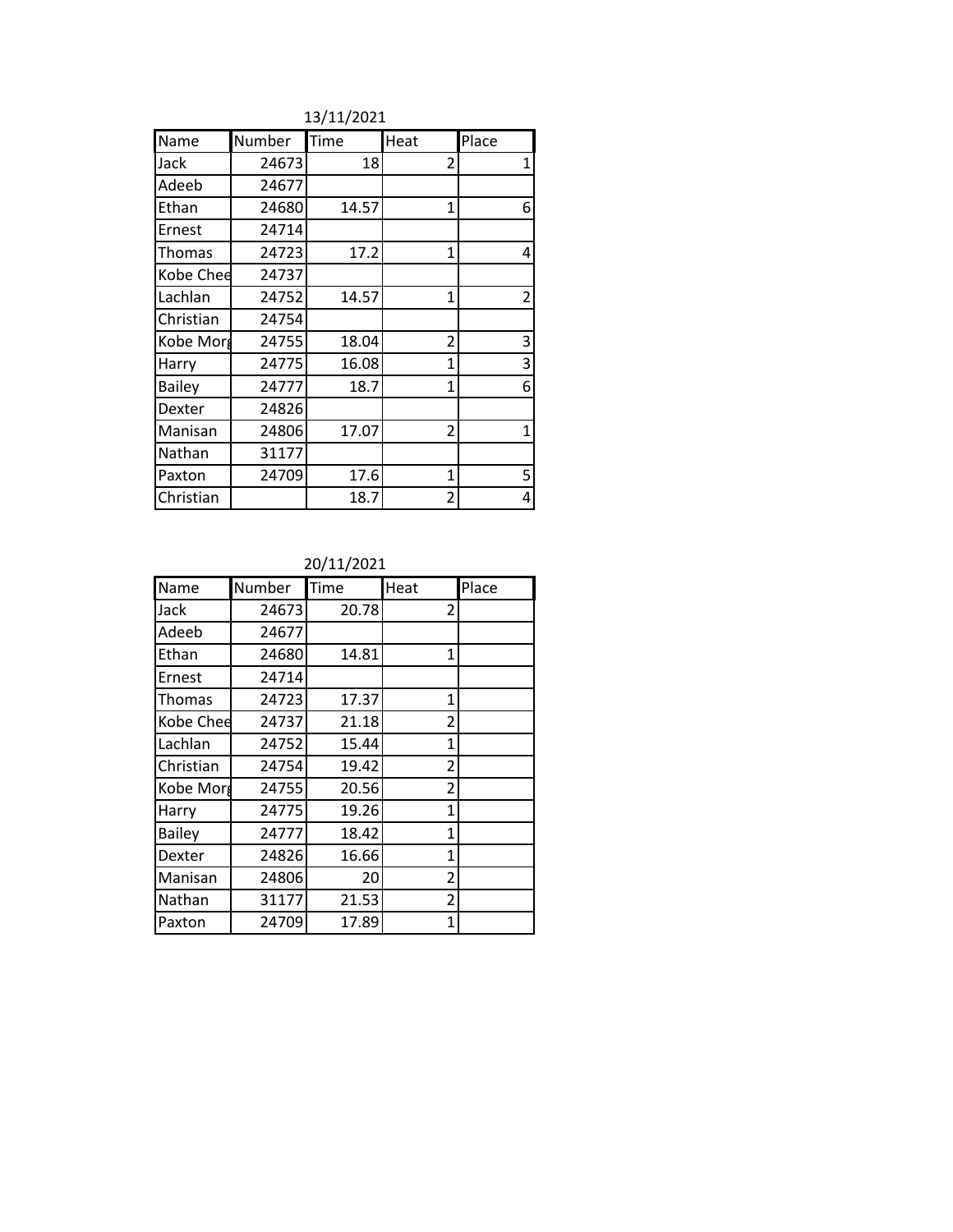11/12/2021

| Name          | Number | Time  | Heat           | Place          |
|---------------|--------|-------|----------------|----------------|
| Jack          | 24673  | 18.53 | 2              | 1              |
| Adeeb         | 24677  |       |                |                |
| Ethan         | 24680  | 15.92 | 1              | 1              |
| Ernest        | 24714  |       |                |                |
| Thomas        | 24723  | 17.66 | 1              | 3              |
| Kobe Chee     | 24737  | 26.11 | $\overline{2}$ | 5              |
| Lachlan       | 24752  |       |                |                |
| Christian     | 24754  |       |                |                |
| Kobe Morg     | 24755  | 19.34 | 2              | $\overline{2}$ |
| Harry         | 24775  | 18.4  | 1              | 4              |
| <b>Bailey</b> | 24777  | 18.69 | $\mathbf{1}$   | 5              |
| Dexter        | 24826  |       |                |                |
| Manisan       | 24806  | 20.11 | 2              | 3              |
| Nathan        | 31177  | 21.33 | $\overline{2}$ | 4              |
| Paxton        | 24709  | 17.34 | 1              | 2              |

| 15/01/2022 |  |
|------------|--|

| Name          | Number | Place | Heat | Time |
|---------------|--------|-------|------|------|
| Jack          | 24673  |       |      |      |
| Adeeb         | 24677  |       |      |      |
| Ethan         | 24680  | 14.58 | 1    | 3    |
| Ernest        | 24714  |       |      |      |
| Thomas        | 24723  | 17.07 | 1    | 1    |
| Kobe Chee     | 24737  |       |      |      |
| Lachlan       | 24752  | 15.09 | 1    | 2    |
| Christian     | 24754  |       |      |      |
| Kobe Morg     | 24755  |       |      |      |
| Harry         | 24775  |       |      |      |
| <b>Bailey</b> | 24777  |       |      |      |
| Dexter        | 24826  |       |      |      |
| Manisan       | 24806  |       |      |      |
| Nathan        | 31177  |       |      |      |
| Paxton        | 24709  |       |      |      |
|               |        |       |      |      |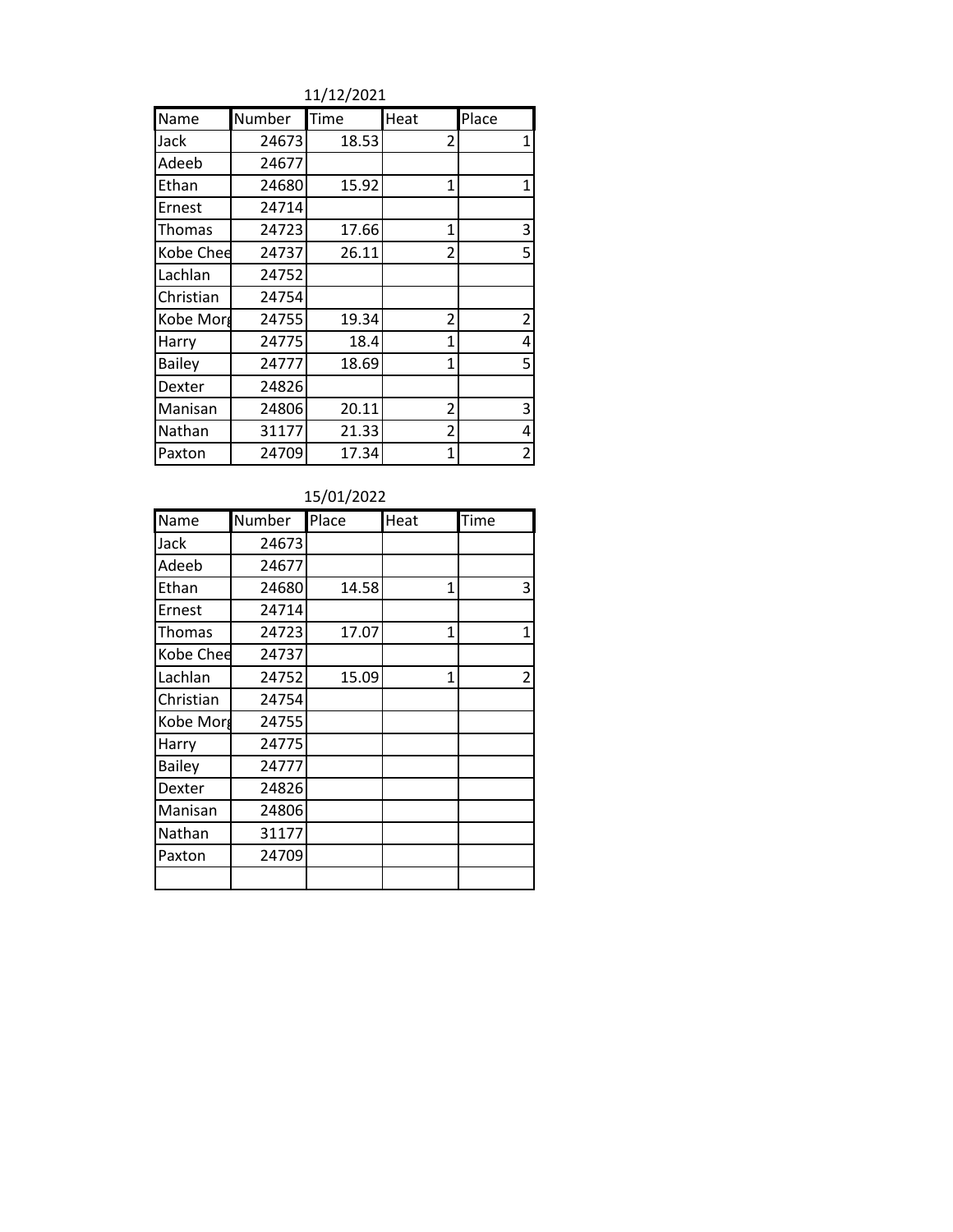19/02/2022

| Name          | Number | Time  | Heat | Place          |
|---------------|--------|-------|------|----------------|
| Jack          | 24673  | 19.6  |      | $\overline{2}$ |
| Adeeb         | 24677  |       |      |                |
| Ethan         | 24680  |       |      |                |
| Ernest        | 24714  |       |      |                |
| Thomas        | 24723  |       |      |                |
| Kobe Chee     | 24737  | 20.79 |      | 3              |
| Lachlan       | 24752  |       |      |                |
| Christian     | 24754  |       |      |                |
| Kobe Morg     | 24755  |       |      |                |
| Harry         | 24775  |       |      |                |
| <b>Bailey</b> | 24777  |       |      |                |
| Dexter        | 24826  |       |      |                |
| Manisan       | 24806  | 18.66 |      | 1              |
| Nathan        | 31177  |       |      |                |
| Paxton        | 24709  |       |      |                |
| Christian     |        |       |      |                |

22/01/2022

| Name          | Number | Time  | Heat | Olace          |
|---------------|--------|-------|------|----------------|
| Jack          | 24673  |       |      |                |
| Adeeb         | 24677  |       |      |                |
| Ethan         | 24680  | 15.25 | 1    | $\mathbf{1}$   |
| Ernest        | 24714  |       |      |                |
| Thomas        | 24723  | 17    | 1    | 3              |
| Kobe Chee     | 24737  |       |      |                |
| Lachlan       | 24752  | 15.62 | 1    | $\overline{2}$ |
| Christian     | 24754  |       |      |                |
| Kobe Morg     | 24755  | 18.1  | 1    | 5              |
| Harry         | 24775  |       |      |                |
| <b>Bailey</b> | 24777  | 17.92 | 1    | 4              |
| Dexter        | 24826  |       |      |                |
| Manisan       | 24806  |       |      |                |
| Nathan        | 31177  |       |      |                |
| Paxton        | 24709  | 18.53 | 1    | 6              |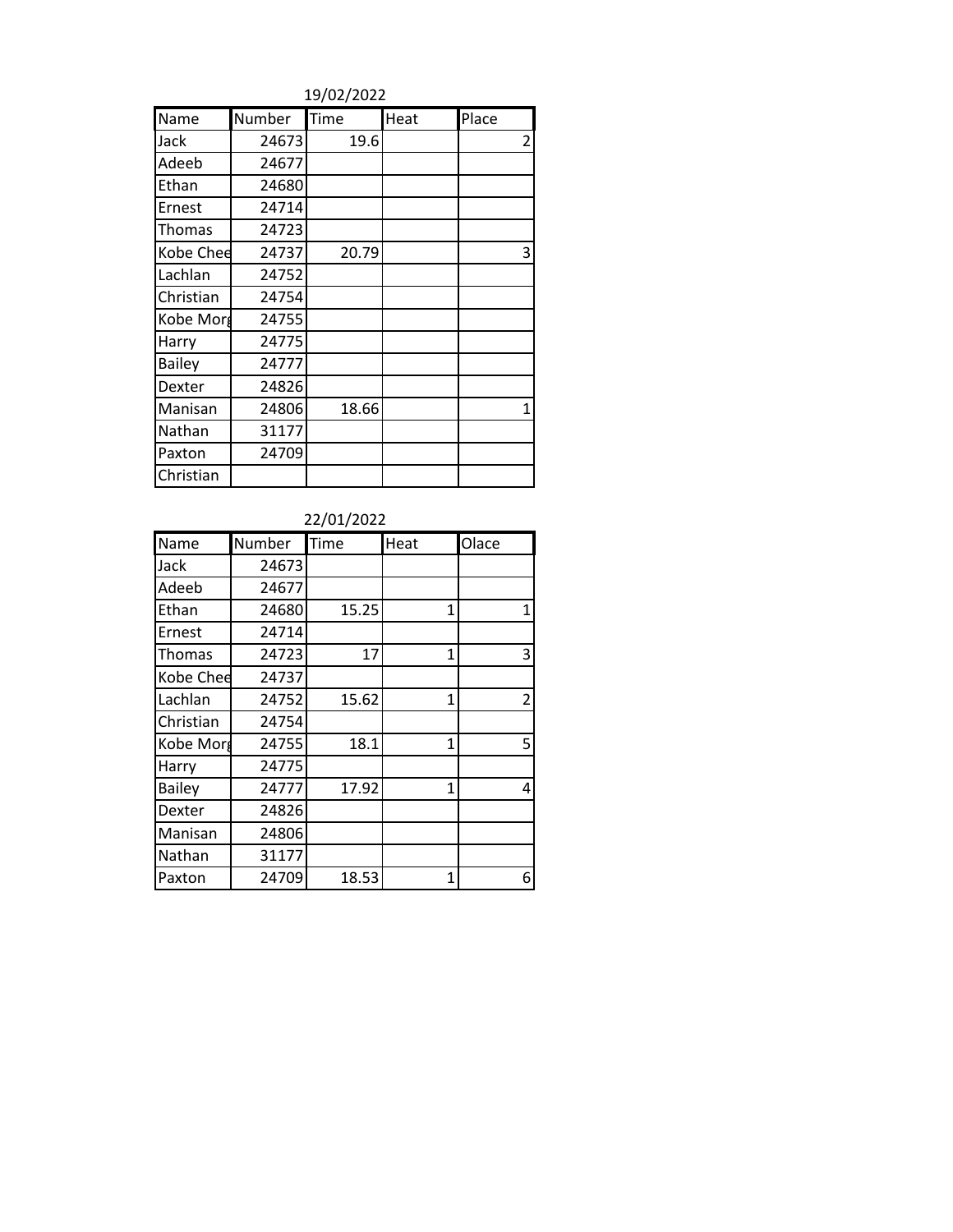5/02/2022

| Name          | Number | Time  | Heat | Place |
|---------------|--------|-------|------|-------|
| Jack          | 24673  | 17.78 |      | 5     |
| Adeeb         | 24677  |       |      |       |
| Ethan         | 24680  |       |      |       |
| Ernest        | 24714  |       |      |       |
| Thomas        | 24723  | 15.11 |      | 1     |
| Kobe Chee     | 24737  | 18.91 |      | 6     |
| Lachlan       | 24752  |       |      |       |
| Christian     | 24754  |       |      |       |
| Kobe Morg     | 24755  | 16.71 |      | 3     |
| Harry         | 24775  |       |      |       |
| <b>Bailey</b> | 24777  | 16.94 |      | 4     |
| Dexter        | 24826  |       |      |       |
| Manisan       | 24806  |       |      |       |
| Nathan        | 31177  |       |      |       |
| Paxton        | 24709  | 15.39 |      | 4     |
|               |        |       |      |       |

| Name          | Number | Time  | Heat | Place |
|---------------|--------|-------|------|-------|
| Jack          | 24673  | 18.57 |      |       |
| Adeeb         | 24677  |       |      |       |
| Ethan         | 24680  | 14.68 |      | 1     |
| Ernest        | 24714  |       |      |       |
| Thomas        | 24723  | 16.21 |      |       |
| Kobe Chee     | 24737  | 20.78 |      |       |
| Lachlan       | 24752  |       |      |       |
| Christian     | 24754  |       |      |       |
| Kobe Morg     | 24755  | 17.8  |      |       |
| Harry         | 24775  |       |      |       |
| <b>Bailey</b> | 24777  | 18.39 |      |       |
| Dexter        | 24826  |       |      |       |
| Manisan       | 24806  | 18.95 |      |       |
| Nathan        | 31177  |       |      |       |
| Paxton        | 24709  | 17.74 |      |       |
| Christian     |        |       |      |       |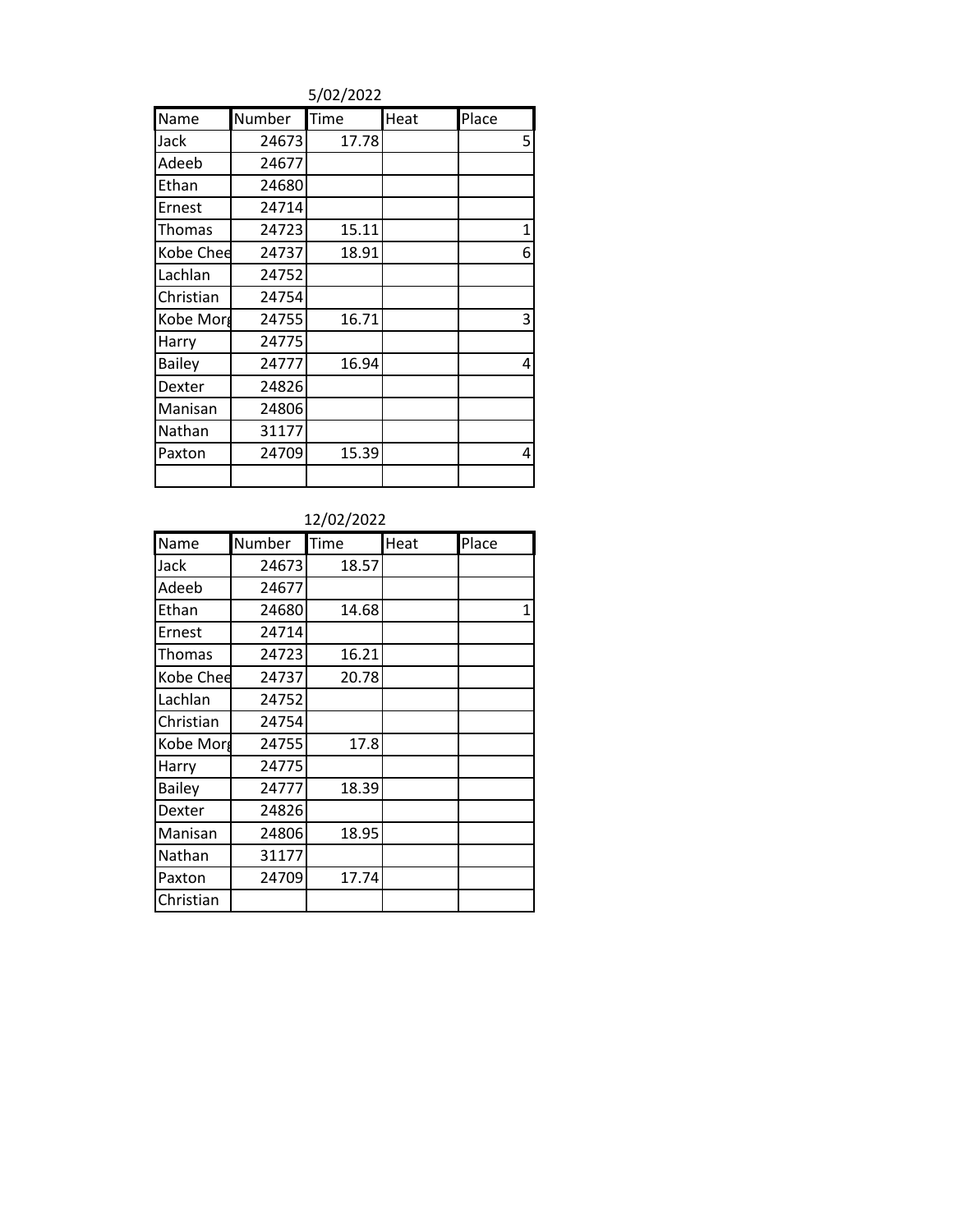## 200m

| 30/10/2021    |        |       |                |                |
|---------------|--------|-------|----------------|----------------|
| Name          | Number | Time  | Heat           | Place          |
| Jack          | 24673  | 42.91 | 2              | $\overline{2}$ |
| Adeeb         | 24677  | 46.91 | 2              | 5              |
| Ethan         | 24680  | 33.66 | $\mathbf{1}$   | $\overline{2}$ |
| Ernest        | 24714  | 36.31 | 1              | 4              |
| Thomas        | 24723  | 36.09 | 1              | 3              |
| Kobe Chee     | 24737  | 46    | 2              | 4              |
| Lachlan       | 24752  | 33.13 | 1              | $\mathbf{1}$   |
| Christian     | 24754  |       |                |                |
| Kobe Morg     | 24755  | 43.84 | 2              | 3              |
| Harry         | 24775  | 38    | $\overline{2}$ | $\mathbf{1}$   |
| <b>Bailey</b> | 24777  | 41.07 | 1              | 5              |
| Dexter        | 24826  |       |                |                |
| Manisan       | 24806  |       |                |                |
| Nathan        | 31177  |       |                |                |
| Paxton        | 24709  |       |                |                |
| Christian     |        |       |                |                |

| Name          | Number | Time | Heat           | Place          |
|---------------|--------|------|----------------|----------------|
| Jack          | 24673  | 42.7 | 2              | 4              |
| Adeeb         | 24677  |      |                |                |
| Ethan         | 24680  | 31.4 | 1              | $\overline{2}$ |
| Ernest        | 24714  |      |                |                |
| Thomas        | 24723  | 36   | 1              | 3              |
| Kobe Chee     | 24737  | 45.1 | $\overline{2}$ | 1              |
| Lachlan       | 24752  | 30.8 | $\overline{1}$ | $\mathbf{1}$   |
| Christian     | 24754  |      |                |                |
| Kobe Morg     | 24755  | 30.5 | $\overline{2}$ | $\mathbf{1}$   |
| Harry         | 24775  | 36.3 | 1              | 4              |
| <b>Bailey</b> | 24777  | 39.3 | 1              | 6              |
| Dexter        | 24826  |      |                |                |
| Manisan       | 24806  | 40.3 | 2              | $\overline{2}$ |
| Nathan        | 31177  |      |                |                |
| Paxton        | 24709  | 38.9 | 1              | 5              |
| Christian     |        | 41.5 | $\overline{2}$ | 3              |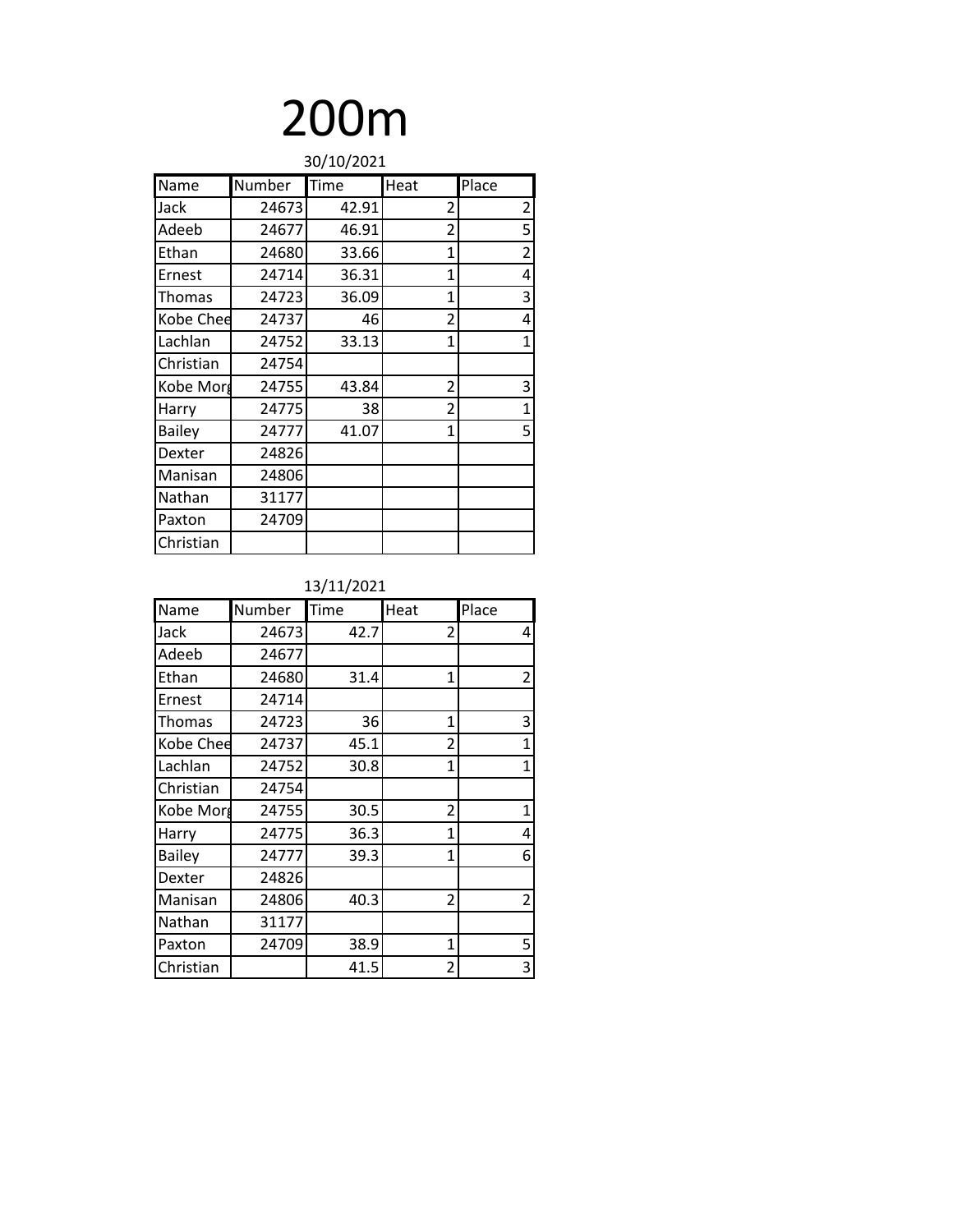4/12/2021

| Name          | Number | Time  | Heat           | Place          |
|---------------|--------|-------|----------------|----------------|
| Jack          | 24673  |       |                |                |
| Adeeb         | 24677  |       |                |                |
| Ethan         | 24680  | 31.96 | 1              | $\overline{2}$ |
| Ernest        | 24714  |       |                |                |
| Thomas        | 24723  | 35.92 | 1              | 4              |
| Kobe Chee     | 24737  | 47.44 | 4              |                |
| Lachlan       | 24752  | 31.76 | 1              | $\mathbf{1}$   |
| Christian     | 24754  |       |                |                |
| Kobe Morg     | 24755  |       |                |                |
| Harry         | 24775  |       |                |                |
| <b>Bailey</b> | 24777  | 38.81 | $\overline{2}$ | $\mathbf{1}$   |
| Dexter        | 24826  | 36.12 | 1              | 5              |
| Manisan       | 24806  | 42    | $\overline{2}$ | $\overline{2}$ |
| Nathan        | 31177  | 45.75 | 2              | 3              |
| Paxton        | 24709  | 35.71 | $\mathbf{1}$   | 3              |
|               |        |       |                |                |

### 11/12/2021

| Name          | Number | Time  | Heat           | Place |
|---------------|--------|-------|----------------|-------|
| Jack          | 24673  | 44.13 | 2              |       |
| Adeeb         | 24677  |       |                |       |
| Ethan         | 24680  | 33.65 | 1              |       |
| Ernest        | 24714  |       |                |       |
| Thomas        | 24723  | 39.36 | 1              |       |
| Kobe Chee     | 24737  | 48.49 | $\overline{2}$ |       |
| Lachlan       | 24752  |       |                |       |
| Christian     | 24754  |       |                |       |
| Kobe Morg     | 24755  | 42.63 | 2              |       |
| Harry         | 24775  | 38.54 | 1              |       |
| <b>Bailey</b> | 24777  | 42.34 | 1              |       |
| Dexter        | 24826  |       |                |       |
| Manisan       | 24806  | 43.51 | $\overline{2}$ |       |
| Nathan        | 31177  | 49.66 | 2              |       |
| Paxton        | 24709  | 38.99 | 1              |       |
|               |        |       |                |       |

### 15/01/2022

| Name      | Number | Time  | Heat | Place |
|-----------|--------|-------|------|-------|
| Jack      | 24673  |       |      |       |
| Adeeb     | 24677  |       |      |       |
| Ethan     | 24680  | 31.22 |      |       |
| Ernest    | 24714  |       |      |       |
| Thomas    | 24723  | 37.34 |      | 3     |
| Kobe Chee | 24737  |       |      |       |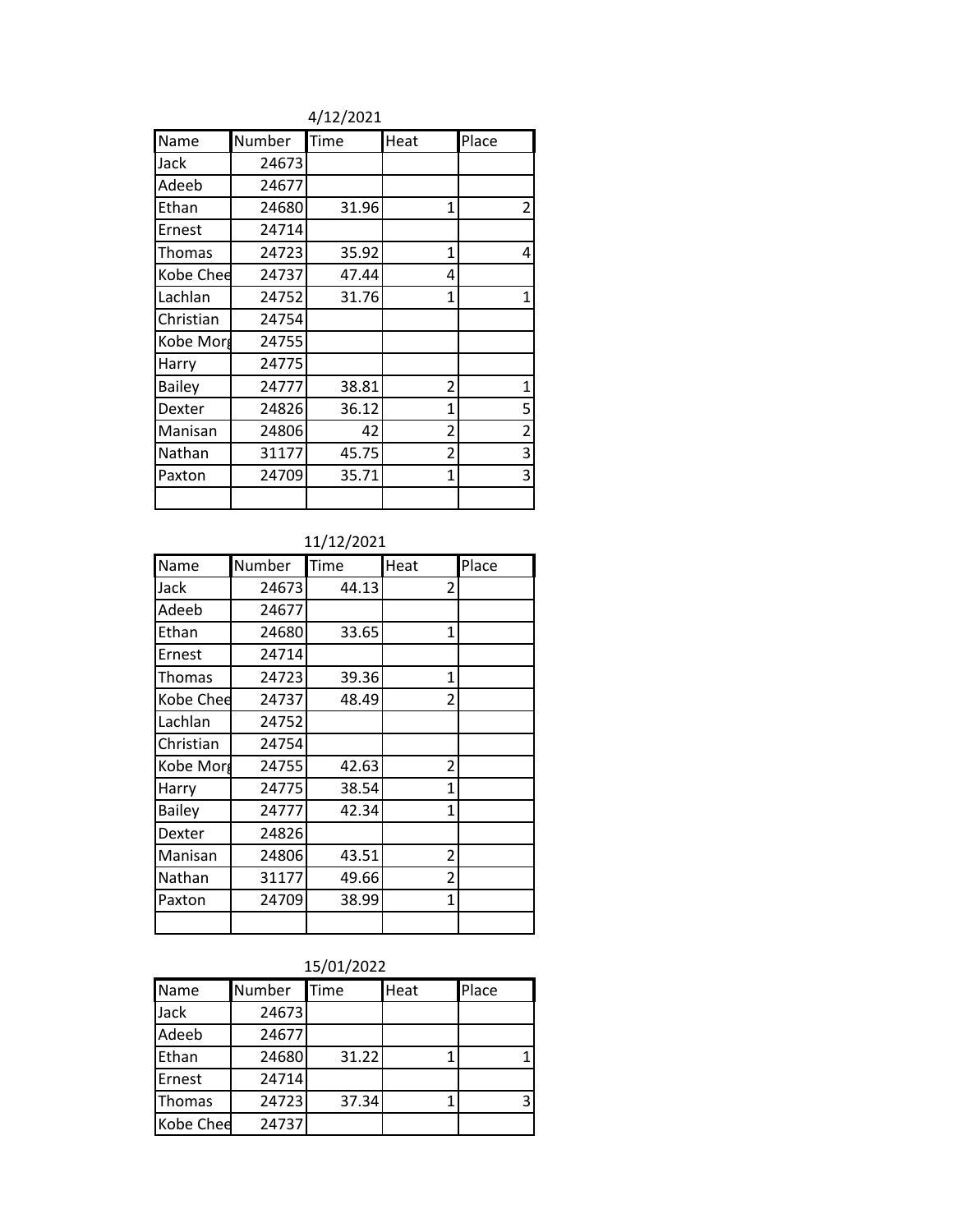| Lachlan       | 24752 | 32.67 |  |
|---------------|-------|-------|--|
| Christian     | 24754 |       |  |
| Kobe Morg     | 24755 |       |  |
| Harry         | 24775 |       |  |
| <b>Bailey</b> | 24777 |       |  |
| Dexter        | 24826 |       |  |
| Manisan       | 24806 |       |  |
| Nathan        | 31177 |       |  |
| Paxton        | 24709 |       |  |
|               |       |       |  |

### 22/01/2022

| Name          | Number | Time  | Heat         | Place          |
|---------------|--------|-------|--------------|----------------|
| Jack          | 24673  |       |              |                |
| Adeeb         | 24677  |       |              |                |
| Ethan         | 24680  | 34.86 | 1            | 1              |
| Ernest        | 24714  |       |              |                |
| Thomas        | 24723  | 36.83 | 1            | $\overline{c}$ |
| Kobe Chee     | 24737  |       |              |                |
| Lachlan       | 24752  |       |              |                |
| Christian     | 24754  |       |              |                |
| Kobe Morg     | 24755  | 39.96 | 1            | 5              |
| Harry         | 24775  |       |              |                |
| <b>Bailey</b> | 24777  | 40.18 | $\mathbf{1}$ | 4              |
| Dexter        | 24826  |       |              |                |
| Manisan       | 24806  |       |              |                |
| Nathan        | 31177  |       |              |                |
| Paxton        | 24709  | 39.13 | 1            | 3              |
|               |        |       |              |                |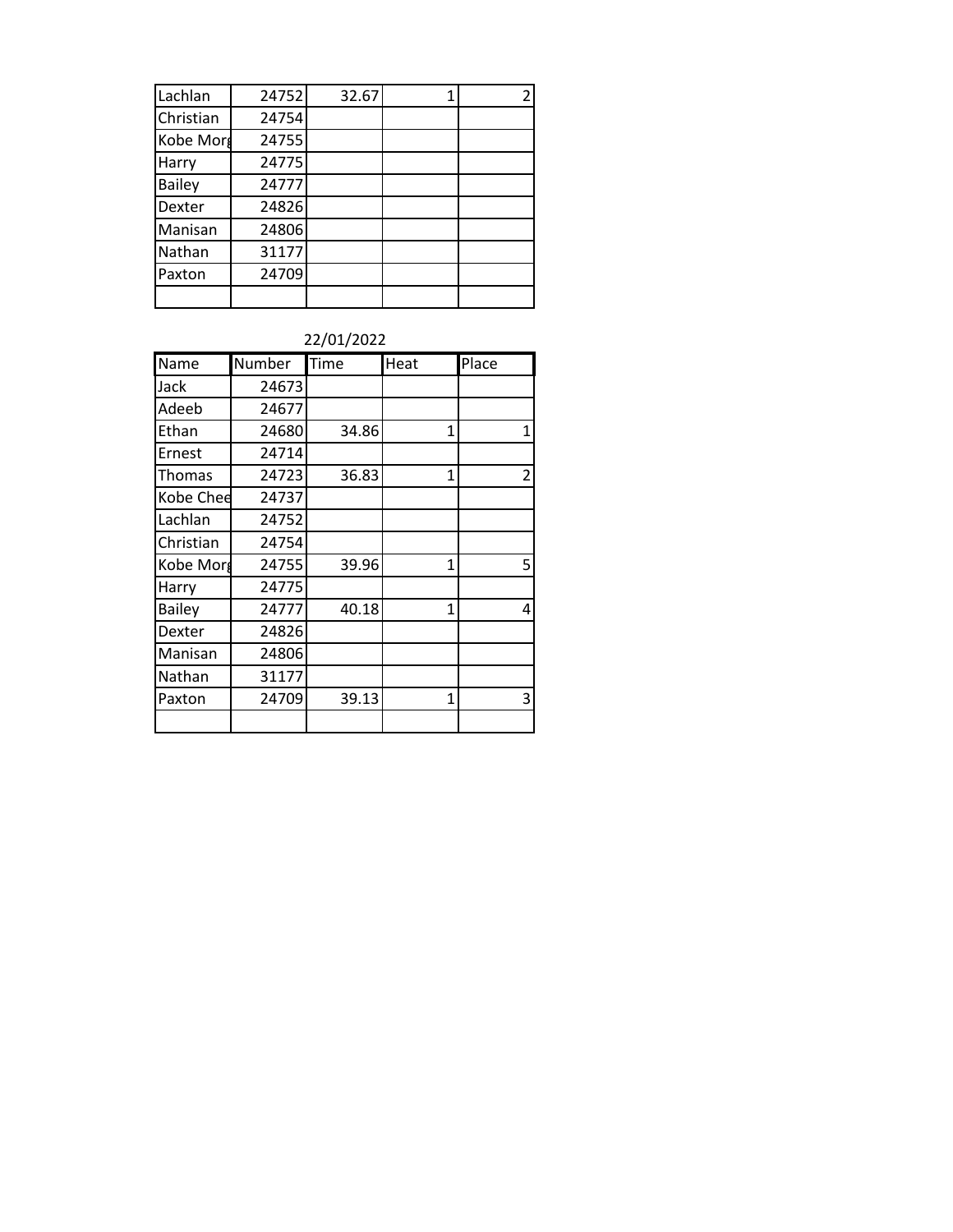|               | 14/04/4044 |       |      |                |  |
|---------------|------------|-------|------|----------------|--|
| Name          | Number     | Time  | Heat | Place          |  |
| Jack          | 24673      | 42.81 |      | 5              |  |
| Adeeb         | 24677      |       |      |                |  |
| Ethan         | 24680      | 32.65 |      | $\mathbf{1}$   |  |
| Ernest        | 24714      |       |      |                |  |
| Thomas        | 24723      | 38.84 |      | 3              |  |
| Kobe Chee     | 24737      |       |      |                |  |
| Lachlan       | 24752      |       |      |                |  |
| Christian     | 24754      |       |      |                |  |
| Kobe Morg     | 24755      | 45.55 |      | 7              |  |
| Harry         | 24775      |       |      |                |  |
| <b>Bailey</b> | 24777      | 42.19 |      | 4              |  |
| Dexter        | 24826      |       |      |                |  |
| Manisan       | 24806      | 44.89 |      | 6              |  |
| Nathan        | 31177      |       |      |                |  |
| Paxton        | 24709      | 36.76 |      | $\overline{2}$ |  |
| Christian     |            |       |      |                |  |

#### 12/02/2022

| Name          | Number | Time | Heat | Place |
|---------------|--------|------|------|-------|
| Jack          | 24673  | 44.3 |      | 2     |
| Adeeb         | 24677  |      |      |       |
| Ethan         | 24680  |      |      |       |
| Ernest        | 24714  |      |      |       |
| Thomas        | 24723  |      |      |       |
| Kobe Chee     | 24737  |      |      |       |
| Lachlan       | 24752  |      |      |       |
| Christian     | 24754  |      |      |       |
| Kobe Morg     | 24755  |      |      |       |
| Harry         | 24775  |      |      |       |
| <b>Bailey</b> | 24777  |      |      |       |
| Dexter        | 24826  |      |      |       |
| Manisan       | 24806  | 40.5 |      | 1     |
| Nathan        | 31177  |      |      |       |
| Paxton        | 24709  |      |      |       |
| Christian     |        |      |      |       |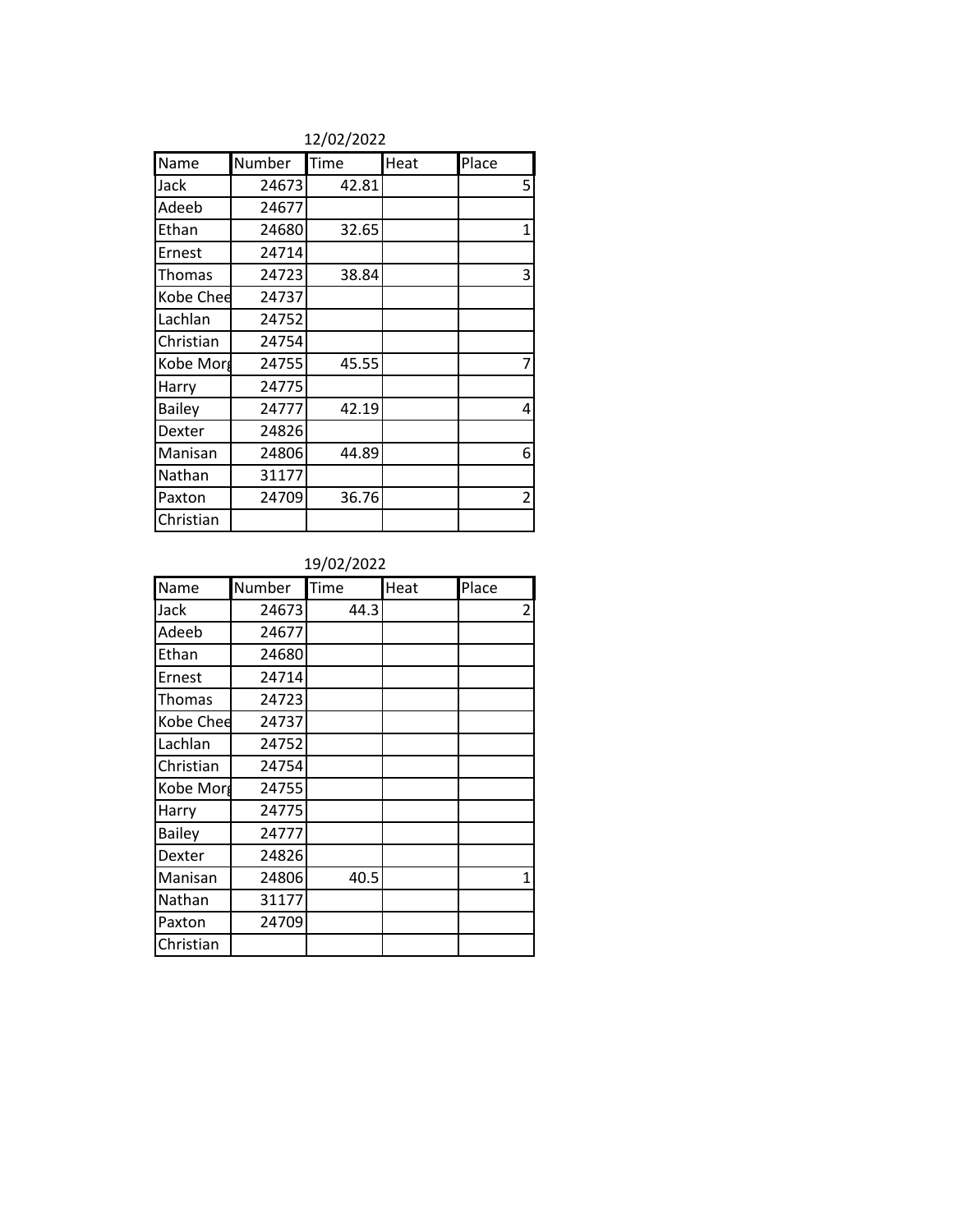### 400m

| 30/10/2021    |        |               |                |                |
|---------------|--------|---------------|----------------|----------------|
| Name          | Number | Time          | Heat           | Place          |
| Jack          |        | 24673 1.36.40 | 2              | 2              |
| Adeeb         |        | 24677 1.47.60 | 2              | 4              |
| Ethan         |        | 24680 1.28.08 | 1              | 1              |
| Ernest        |        | 24714 1.25.06 | 1              | $\overline{2}$ |
| Thomas        |        | 24723 1.30.03 | $\overline{1}$ | 4              |
| Kobe Chee     | 24737  |               |                |                |
| Lachlan       | 24752  |               |                |                |
| Christian     | 24754  |               |                |                |
| Kobe Morg     |        | 24755 1.31.08 | 2              | 1              |
| Harry         |        | 24775 1.28.09 | 1              | 3              |
| <b>Bailey</b> |        | 24777 1.36.80 | 2              | 3              |
| Dexter        | 24826  |               |                |                |
| Manisan       | 24806  |               |                |                |
| Nathan        | 31177  |               |                |                |
| Paxton        | 24709  |               |                |                |

| Name          | Number | Time          | Heat | Place |
|---------------|--------|---------------|------|-------|
| Jack          |        | 24673 1.14.40 |      |       |
| Adeeb         | 24677  |               |      |       |
| Ethan         |        | 24680 1.22.50 |      |       |
| Ernest        | 24714  |               |      |       |
| Thomas        |        | 24723 1.30.60 |      |       |
| Kobe Chee     |        | 24737 1.44.80 |      |       |
| Lachlan       |        | 24752 1.27.10 |      |       |
| Christian     | 24754  |               |      |       |
| Kobe Morg     | 24755  | 1.43.7        |      |       |
| Harry         | 24775  |               |      |       |
| <b>Bailey</b> |        | 24777 1.30.40 |      |       |
| Dexter        | 24826  |               |      |       |
| Manisan       | 24806  | 1.45.10       |      |       |
| Nathan        | 31177  |               |      |       |
| Paxton        |        | 24709 1.25.0  |      |       |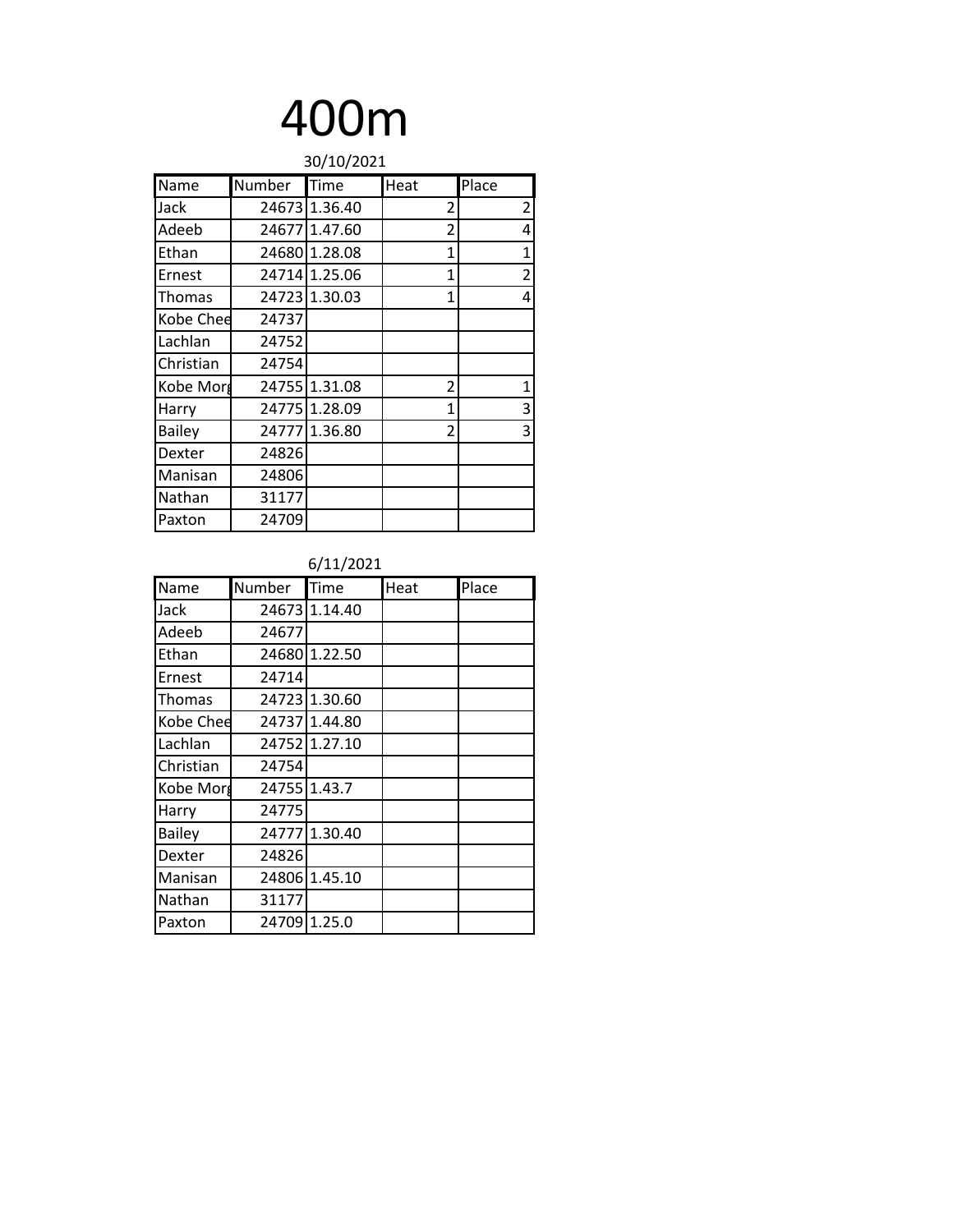### 20/11/2021

| Name          | Number | Time          | Heat | Place          |
|---------------|--------|---------------|------|----------------|
| Jack          |        | 24673 1.47.10 |      | 8              |
| Adeeb         | 24677  |               |      |                |
| Ethan         | 24680  |               |      |                |
| Ernest        | 24714  |               |      |                |
| Thomas        |        | 24723 1.32.99 |      | 6              |
| Kobe Chee     |        | 24737 1.51.01 |      | 10             |
| Lachlan       |        | 24752 1.21.22 |      | $\overline{2}$ |
| Christian     |        | 24754 2.09.25 |      | 12             |
| Kobe Morg     |        | 24755 1.29.99 |      | 5              |
| Harry         |        | 24775 1.24.48 |      | 3              |
| <b>Bailey</b> |        | 24777 1.33.22 |      | 7              |
| Dexter        |        | 24826 1.27.63 |      | 4              |
| Manisan       |        | 24806 1.47.67 |      | 11             |
| Nathan        |        | 31177 1.57.34 |      | 1              |
| Paxton        |        | 24709 1.19.06 |      | 9              |

### 11/12/2021

| Name          | Number | Time          | Heat | Place |
|---------------|--------|---------------|------|-------|
| Jack          |        | 24673 1.44.69 |      |       |
| Adeeb         | 24677  |               |      |       |
| Ethan         | 24680  | 1.24.47       |      |       |
| Ernest        | 24714  |               |      |       |
| Thomas        | 24723  |               |      |       |
| Kobe Chee     | 24737  | 1.43.74       |      |       |
| Lachlan       | 24752  |               |      |       |
| Christian     | 24754  |               |      |       |
| Kobe Morg     | 24755  | 1.38.48       |      |       |
| Harry         |        | 24775 1.30.12 |      |       |
| <b>Bailey</b> | 24777  | 1.47.62       |      |       |
| Dexter        | 24826  |               |      |       |
| Manisan       | 24806  | 1.47.93       |      |       |
| Nathan        | 31177  |               |      |       |
| Paxton        | 24709  | 1.25.75       |      |       |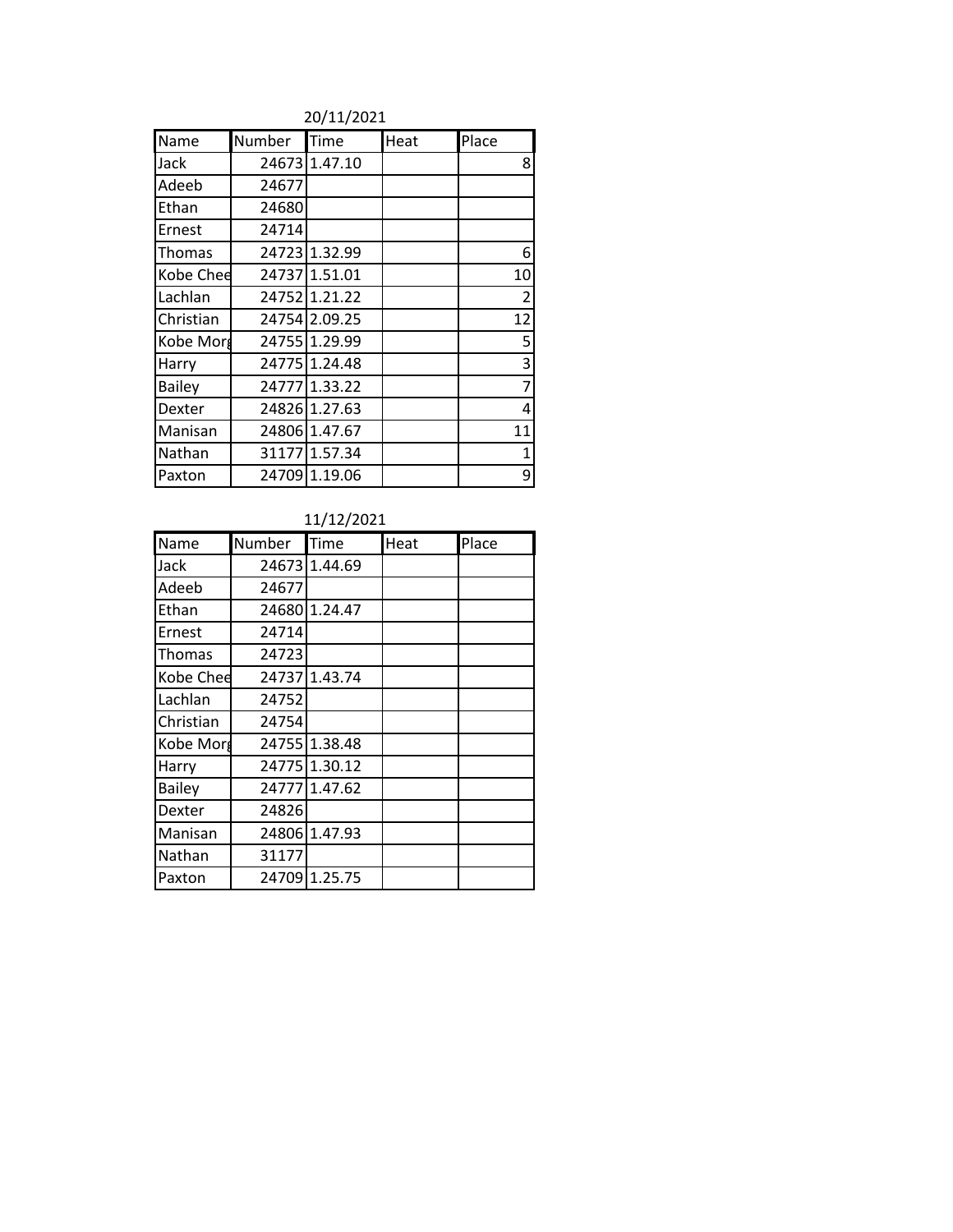### 12/02/2022

| Name          | Number | Time | Heat | Place |
|---------------|--------|------|------|-------|
| Jack          | 24673  | 1.4  |      |       |
| Adeeb         | 24677  |      |      |       |
| Ethan         | 24680  | 1.19 |      |       |
| Ernest        | 24714  |      |      |       |
| Thomas        | 24723  | 1.27 |      |       |
| Kobe Chee     | 24737  | 1.28 |      |       |
| Lachlan       | 24752  |      |      |       |
| Christian     | 24754  |      |      |       |
| Kobe Morg     | 24755  |      |      |       |
| Harry         | 24775  |      |      |       |
| <b>Bailey</b> | 24777  | 1.32 |      |       |
| Dexter        | 24826  |      |      |       |
| Manisan       | 24806  | 1.48 |      |       |
| Nathan        | 31177  |      |      |       |
| Paxton        | 24709  | 1.38 |      |       |

| Name          | Number | Time    | Heat | Place          |
|---------------|--------|---------|------|----------------|
| Jack          | 24673  | 1.43.77 |      | $\overline{c}$ |
| Adeeb         | 24677  |         |      |                |
| Ethan         | 24680  |         |      |                |
| Ernest        | 24714  |         |      |                |
| Thomas        | 24723  |         |      |                |
| Kobe Chee     | 24737  | 1.48.78 |      | 3              |
| Lachlan       | 24752  |         |      |                |
| Christian     | 24754  |         |      |                |
| Kobe Morg     | 24755  |         |      |                |
| Harry         | 24775  |         |      |                |
| <b>Bailey</b> | 24777  |         |      |                |
| Dexter        | 24826  |         |      |                |
| Manisan       | 24806  | 1.36.27 |      | 1              |
| Nathan        | 31177  |         |      |                |
| Paxton        | 24709  |         |      |                |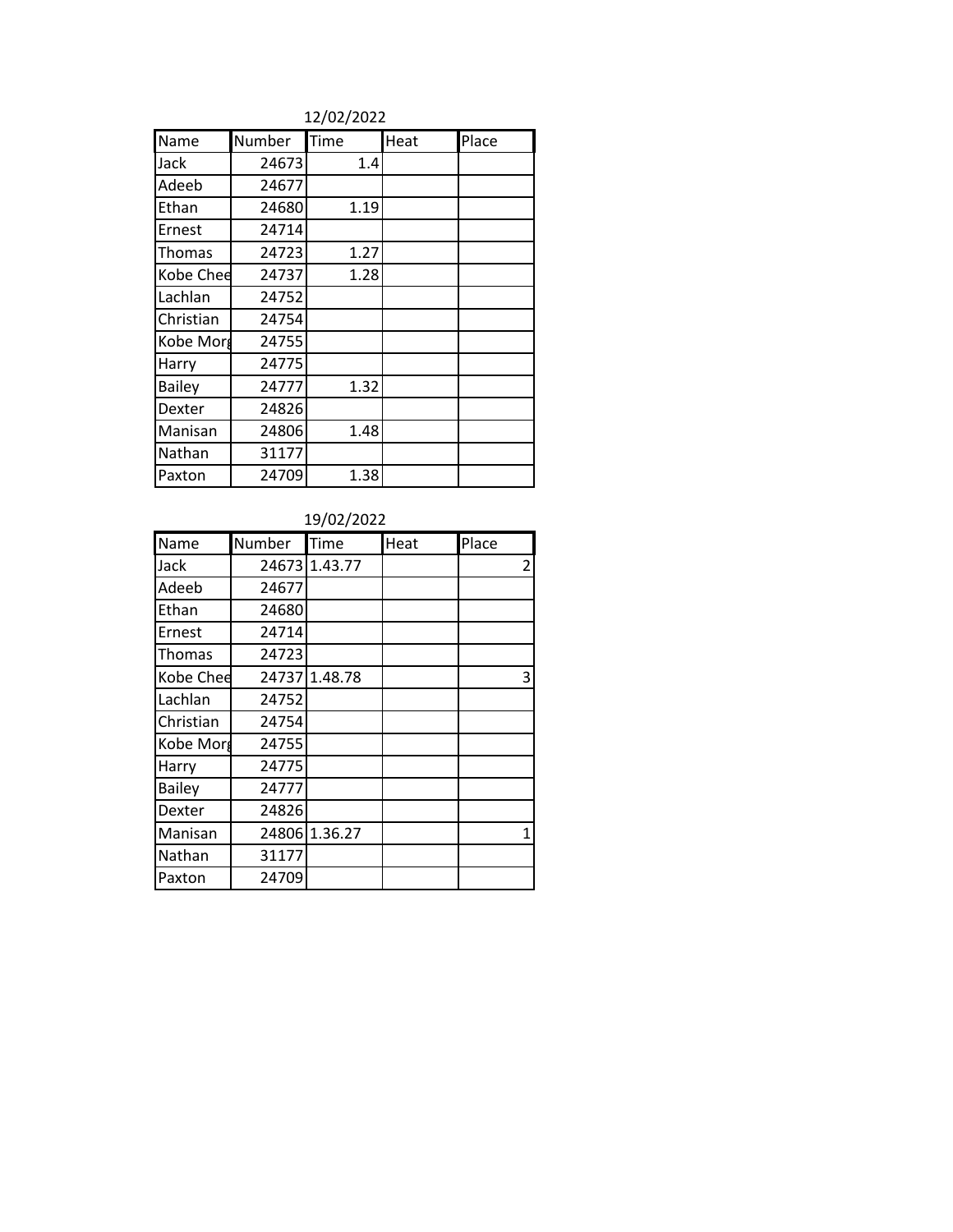# 800m

| 6/11/2021     |        |                |      |                |  |
|---------------|--------|----------------|------|----------------|--|
| Name          | Number | <b>Time</b>    | Heat | Place          |  |
| Jack          | 24673  | 4.16.8         |      | 6              |  |
| Adeeb         | 24677  |                |      |                |  |
| Ethan         | 24680  | 3.36.10        |      | $\overline{2}$ |  |
| Ernest        | 24714  |                |      |                |  |
| Thomas        |        | 24723 4.07.80  |      | 5              |  |
| Kobe Chee     | 24737  |                |      |                |  |
| Lachlan       | 24752  | 3.43.40        |      | 3              |  |
| Christian     | 24754  |                |      |                |  |
| Kobe Morgan   |        | 24755 4.06.330 |      | 4              |  |
| Harry         | 24775  |                |      |                |  |
| <b>Bailey</b> | 24777  | 4.18.20        |      | 7              |  |
| Dexter        | 24826  |                |      |                |  |
| Manisan       | 24806  |                |      |                |  |
| Nathan        | 31177  |                |      |                |  |
| Paxton        | 24709  | 3.12.60        |      | 1              |  |
|               |        |                |      |                |  |

| Name          | Number | Time          | Heat | Place |
|---------------|--------|---------------|------|-------|
| Jack          |        | 24673 1.57.80 |      |       |
| Adeeb         | 24677  |               |      |       |
| Ethan         |        | 24680 1.22.8  |      |       |
| Ernest        | 24714  |               |      |       |
| Thomas        |        | 24723 1.29.40 |      |       |
| Kobe Chee     | 24737  |               |      |       |
| Lachlan       |        | 24752 1.32.30 |      |       |
| Christian     | 24754  |               |      |       |
| Kobe Morgan   | 24755  |               |      |       |
| Harry         |        | 24775 1.28.2  |      |       |
| <b>Bailey</b> | 24777  | 1.44.90       |      |       |
| Dexter        | 24826  |               |      |       |
| Manisan       |        | 24806 1.52.20 |      |       |
| Nathan        | 31177  |               |      |       |
| Paxton        | 24709  | 1.26.30       |      |       |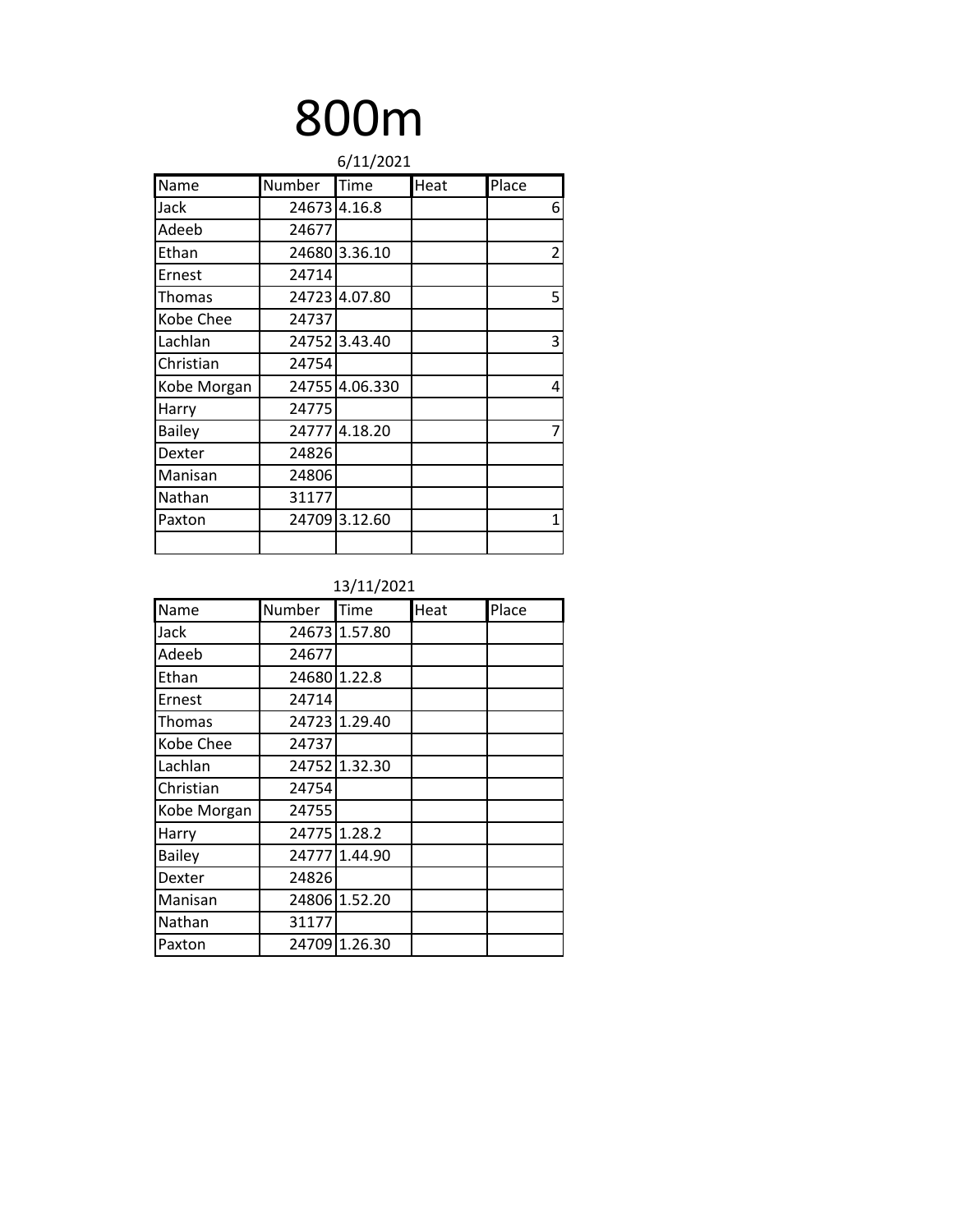|               |        | 20/11/2021 |      |       |
|---------------|--------|------------|------|-------|
| Name          | Number | Time       | Heat | Place |
| Jack          | 24673  | 4.1        |      |       |
| Adeeb         | 24677  |            |      |       |
| Ethan         | 24680  |            |      |       |
| Ernest        | 24714  |            |      |       |
| Thomas        | 24723  | 3.55       |      |       |
| Kobe Chee     | 24737  |            |      |       |
| Lachlan       | 24752  |            |      |       |
| Christian     | 24754  | 3.5        |      |       |
| Kobe Morgan   | 24755  |            |      |       |
| Harry         | 24775  | 3.25       |      |       |
| <b>Bailey</b> | 24777  | 4.27       |      |       |
| Dexter        | 24826  | 3.22       |      |       |
| Manisan       | 24806  | 3.53       |      |       |
| Nathan        | 31177  |            |      |       |
| Paxton        | 24709  |            |      |       |

20/11/2021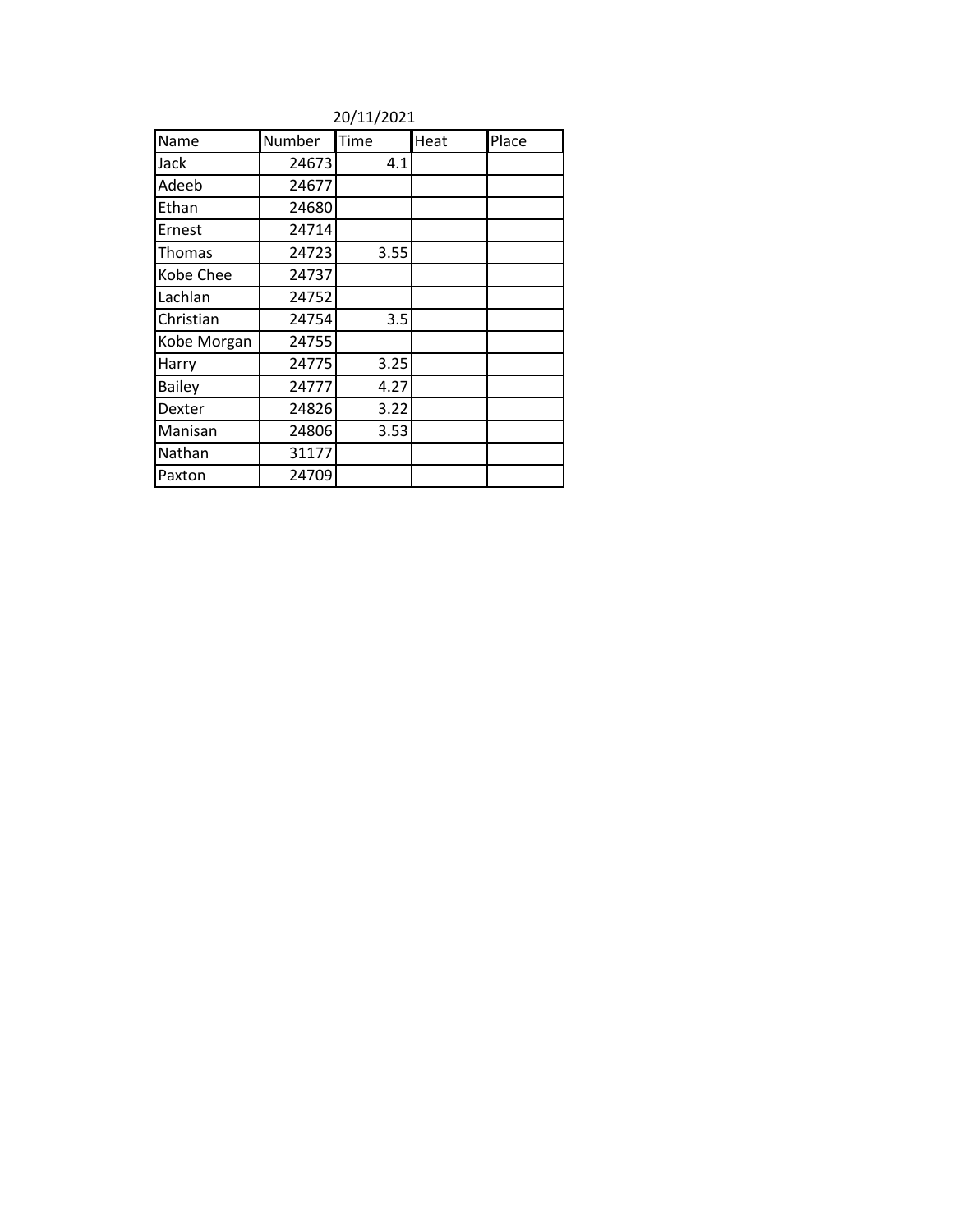## **Discus**

|               | 30/10/2021 |     |     |     |             |     |
|---------------|------------|-----|-----|-----|-------------|-----|
| Name          | Number     | Ist | 2nd | 3rd | <b>Best</b> | Pos |
| Jack          | 24673      |     |     |     | 5.86        |     |
| Adeeb         | 24677      |     |     |     | 5.02        |     |
| Ethan         | 24680      |     |     |     | 16.64       |     |
| Ernest        | 24714      |     |     |     | 9.8         |     |
| Thomas        | 24723      |     |     |     | 10.51       |     |
| Kobe Chee     | 24737      |     |     |     | 9.2         |     |
| Lachlan       | 24752      |     |     |     | 27.61       |     |
| Christian     | 24754      |     |     |     |             |     |
| Kobe Morgan   | 24755      |     |     |     | 7.1         |     |
| Harry         | 24775      |     |     |     | 11.12       |     |
| <b>Bailey</b> | 24777      |     |     |     | 10.78       |     |
| Dexter        | 24826      |     |     |     |             |     |
| Manisan       | 24806      |     |     |     |             |     |
| Nathan        | 31177      |     |     |     |             |     |
| Paxton        | 24709      |     |     |     |             |     |
|               |            |     |     |     |             |     |

6/11/2021

| Name          | Number | Ist | 2nd | 3rd | <b>Best</b> | Pos |
|---------------|--------|-----|-----|-----|-------------|-----|
| Jack          | 24673  |     |     |     | 5.48        |     |
| Adeeb         | 24677  |     |     |     |             |     |
| Ethan         | 24680  |     |     |     | 4           |     |
| Ernest        | 24714  |     |     |     |             |     |
| Thomas        | 24723  |     |     |     | 10.22       |     |
| Kobe Chee     | 24737  |     |     |     | 8.45        |     |
| Lachlan       | 24752  |     |     |     | 24.27       |     |
| Christian     | 24754  |     |     |     |             |     |
| Kobe Morgan   | 24755  |     |     |     | 8.3         |     |
| Harry         | 24775  |     |     |     |             |     |
| <b>Bailey</b> | 24777  |     |     |     | 11.41       |     |
| Dexter        | 24826  |     |     |     |             |     |
| Manisan       | 24806  |     |     |     | 10.3        |     |
| Nathan        | 31177  |     |     |     |             |     |
| Paxton        | 24709  |     |     |     | 8.36        |     |
|               |        |     |     |     |             |     |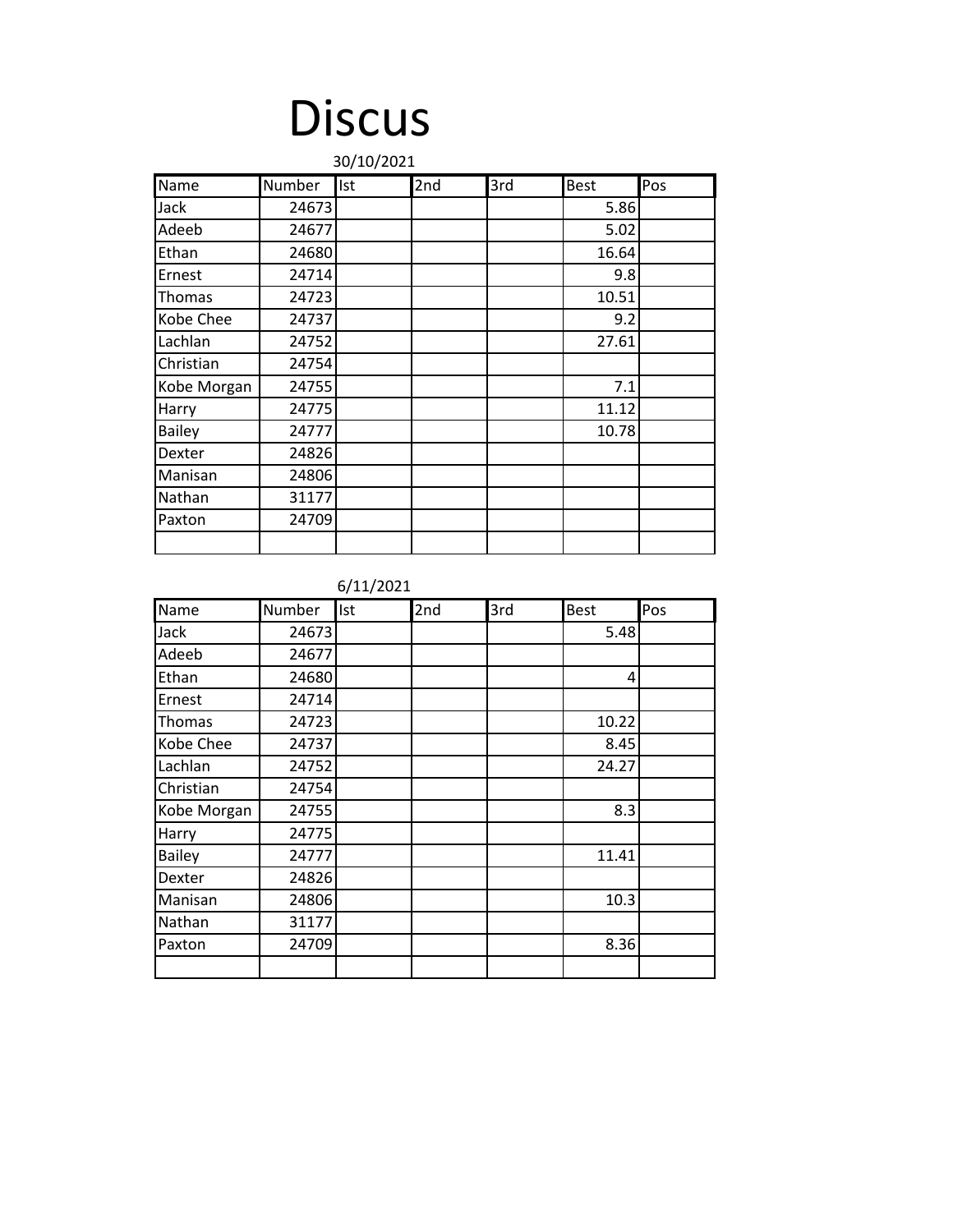| Name          | Number | Ist | 2nd | 3rd | <b>Best</b> | Pos |
|---------------|--------|-----|-----|-----|-------------|-----|
| Jack          | 24673  |     |     |     | 6.96        |     |
| Adeeb         | 24677  |     |     |     |             |     |
| Ethan         | 24680  |     |     |     | 7.55        |     |
| Ernest        | 24714  |     |     |     |             |     |
| Thomas        | 24723  |     |     |     | 12.49       |     |
| Kobe Chee     | 24737  |     |     |     | 8.73        |     |
| Lachlan       | 24752  |     |     |     | 21.7        |     |
| Christian     | 24754  |     |     |     | 7.53        |     |
| Kobe Morgan   | 24755  |     |     |     | 8           |     |
| Harry         | 24775  |     |     |     | 10.14       |     |
| <b>Bailey</b> | 24777  |     |     |     | 10.36       |     |
| Dexter        | 24826  |     |     |     |             |     |
| Manisan       | 24806  |     |     |     | 10.51       |     |
| Nathan        | 31177  |     |     |     |             |     |
| Paxton        | 24709  |     |     |     | 9.97        |     |
|               |        |     |     |     |             |     |

13/11/2021

20/11/2021

| Name          | Number | Ist   | 2nd | 3rd | <b>Best</b> | Pos            |
|---------------|--------|-------|-----|-----|-------------|----------------|
| Jack          | 24673  |       |     |     |             |                |
| Adeeb         | 24677  |       |     |     |             |                |
| Ethan         | 24680  | 14.66 |     |     | 14.66       | 1              |
| Ernest        | 24714  |       |     |     |             |                |
| Thomas        | 24723  | 11.15 |     |     | 11.15       | 3              |
| Kobe Chee     | 24737  |       |     |     |             |                |
| Lachlan       | 24752  | 30.32 |     |     |             |                |
| Christian     | 24754  |       |     |     |             |                |
| Kobe Morgan   | 24755  |       |     |     |             |                |
| Harry         | 24775  |       |     |     |             |                |
| <b>Bailey</b> | 24777  | 11.42 |     |     | 11.42       | $\overline{2}$ |
| Dexter        | 24826  |       |     |     |             |                |
| Manisan       | 24806  |       |     |     |             |                |
| Nathan        | 31177  |       |     |     |             |                |
| Paxton        | 24709  |       |     |     |             |                |
|               |        |       |     |     |             |                |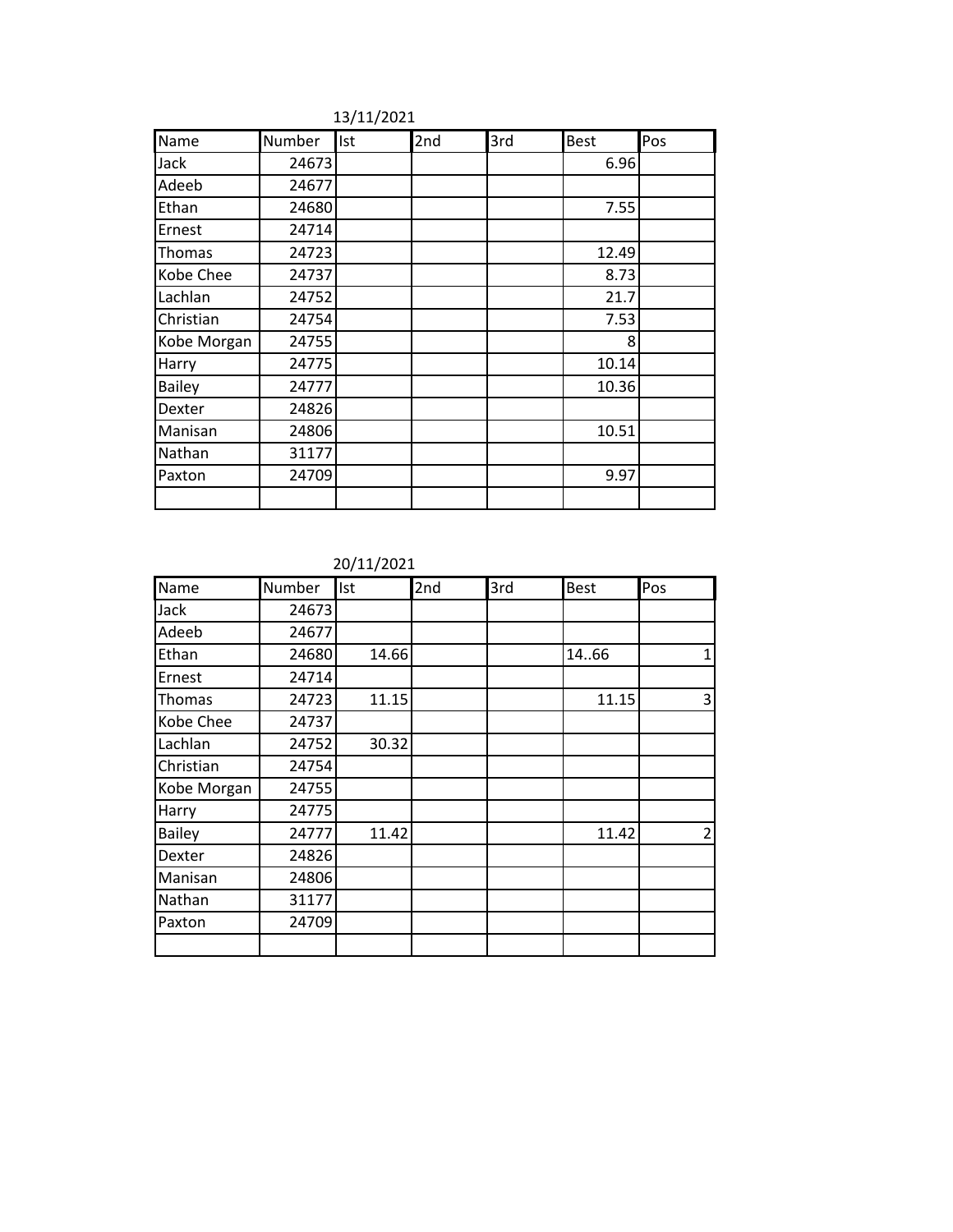| Name          | Number | Ist   | 2nd | 3rd | <b>Best</b> | Pos |
|---------------|--------|-------|-----|-----|-------------|-----|
| Jack          | 24673  |       |     |     |             |     |
| Adeeb         | 24677  |       |     |     |             |     |
| Ethan         | 24680  | 16.64 |     |     |             |     |
| Ernest        | 24714  |       |     |     |             |     |
| Thomas        | 24723  | 11.7  |     |     |             |     |
| Kobe Chee     | 24737  | 8.83  |     |     |             |     |
| Lachlan       | 24752  | 27.91 |     |     |             |     |
| Christian     | 24754  |       |     |     |             |     |
| Kobe Morgan   | 24755  | 7.09  |     |     |             |     |
| Harry         | 24775  | 12.51 |     |     |             |     |
| <b>Bailey</b> | 24777  | 10.88 |     |     |             |     |
| Dexter        | 24826  | 7.61  |     |     |             |     |
| Manisan       | 24806  | 11.45 |     |     |             |     |
| Nathan        | 31177  | 6.33  |     |     |             |     |
| Paxton        | 24709  | 8.88  |     |     |             |     |
|               |        |       |     |     |             |     |

4/12/2021

### 11/12/2021

| Name        | Number | Ist | 2nd | 3rd | <b>Best</b> | Pos |
|-------------|--------|-----|-----|-----|-------------|-----|
| Jack        | 24673  |     |     |     | 8.77        |     |
| Adeeb       | 24677  |     |     |     |             |     |
| Ethan       | 24680  |     |     |     | 15.9        |     |
| Ernest      | 24714  |     |     |     |             |     |
| Thomas      | 24723  |     |     |     | 12.08       |     |
| Kobe Chee   | 24737  |     |     |     | 10.91       |     |
| Lachlan     | 24752  |     |     |     |             |     |
| Christian   | 24754  |     |     |     |             |     |
| Kobe Morgan | 24755  |     |     |     | 8.14        |     |
| Harry       | 24775  |     |     |     | 8.5         |     |
| Bailey      | 24777  |     |     |     | 11.66       |     |
| Dexter      | 24826  |     |     |     |             |     |
| Manisan     | 24806  |     |     |     | 6.55        |     |
| Nathan      | 31177  |     |     |     |             |     |
| Paxton      | 24709  |     |     |     | 9.55        |     |
|             |        |     |     |     |             |     |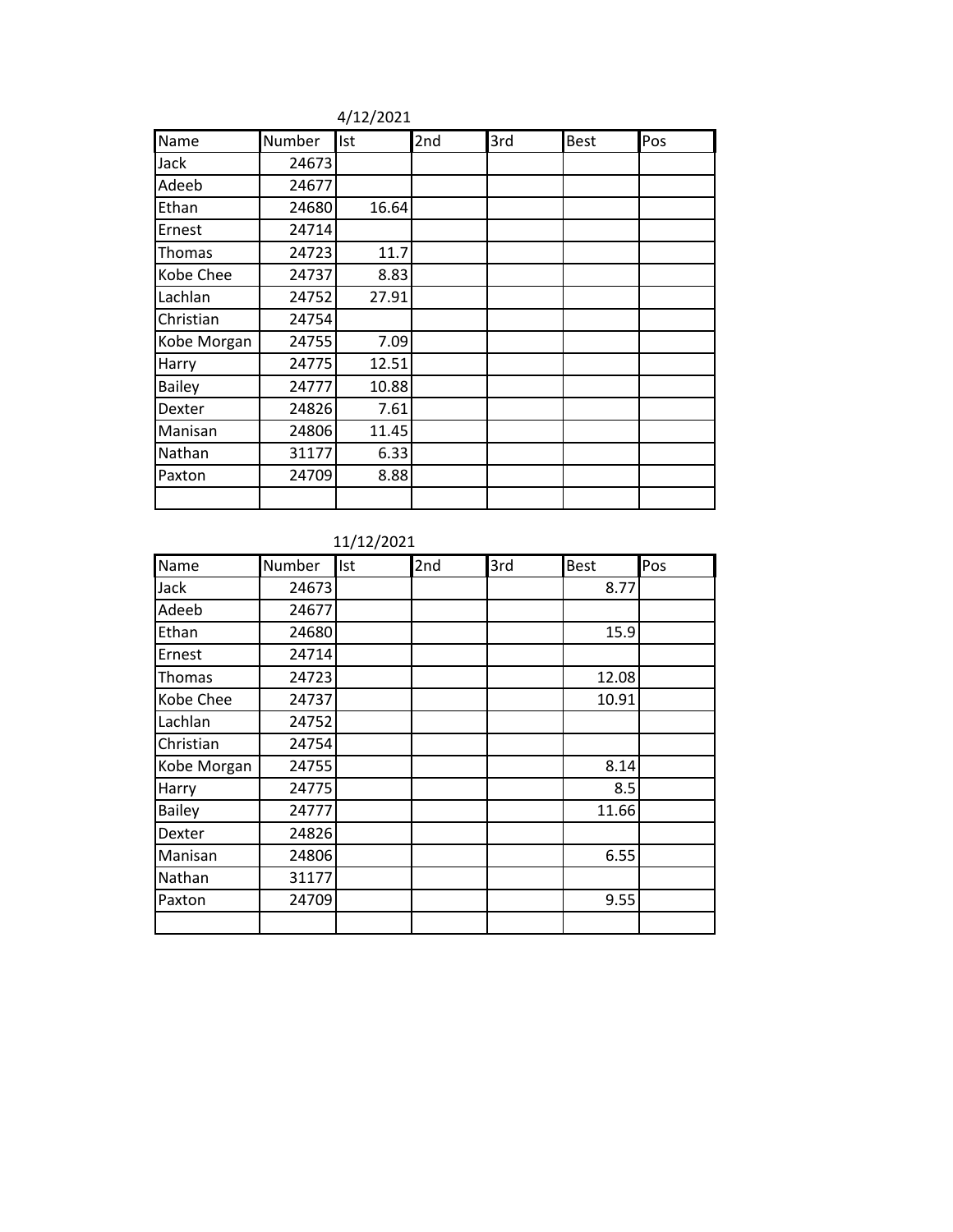| Name          | Number | Ist   | 2nd   | 3rd  | <b>Best</b> | Pos |
|---------------|--------|-------|-------|------|-------------|-----|
| Jack          | 24673  |       |       |      |             |     |
| Adeeb         | 24677  |       |       |      |             |     |
| Ethan         | 24680  | 15.98 |       |      | 15.98       | 2   |
| Ernest        | 24714  |       |       |      |             |     |
| Thomas        | 24723  |       | 11.16 | 12.8 | 12.8        | 3   |
| Kobe Chee     | 24737  |       |       |      |             |     |
| Lachlan       | 24752  | 24.89 | 24.84 |      | 24.89       | 1   |
| Christian     | 24754  |       |       |      |             |     |
| Kobe Morgan   | 24755  |       |       |      |             |     |
| Harry         | 24775  |       |       |      |             |     |
| <b>Bailey</b> | 24777  |       |       |      |             |     |
| Dexter        | 24826  |       |       |      |             |     |
| Manisan       | 24806  |       |       |      |             |     |
| Nathan        | 31177  |       |       |      |             |     |
| Paxton        | 24709  |       |       |      |             |     |
|               |        |       |       |      |             |     |

15/01/2022

22/01/2022

| Name          | Number | Ist   | 2nd | 3rd | <b>Best</b> | Pos            |
|---------------|--------|-------|-----|-----|-------------|----------------|
| Jack          | 24673  |       |     |     |             |                |
| Adeeb         | 24677  |       |     |     |             |                |
| Ethan         | 24680  | 15.77 |     |     | 15.77       | $\overline{2}$ |
| Ernest        | 24714  |       |     |     |             |                |
| Thomas        | 24723  | 13.07 |     |     | 13.07       | 4              |
| Kobe Chee     | 24737  |       |     |     |             |                |
| Lachlan       | 24752  | 23.37 |     |     | 23.37       | 1              |
| Christian     | 24754  |       |     |     |             |                |
| Kobe Morgan   | 24755  | 8.27  |     |     | 8.27        | 6              |
| Harry         | 24775  |       |     |     |             |                |
| <b>Bailey</b> | 24777  | 13.12 |     |     | 13.12       | 3              |
| Dexter        | 24826  |       |     |     |             |                |
| Manisan       | 24806  |       |     |     |             |                |
| Nathan        | 31177  |       |     |     |             |                |
| Paxton        | 24709  | 11.85 |     |     | 11.85       | 5              |
|               |        |       |     |     |             |                |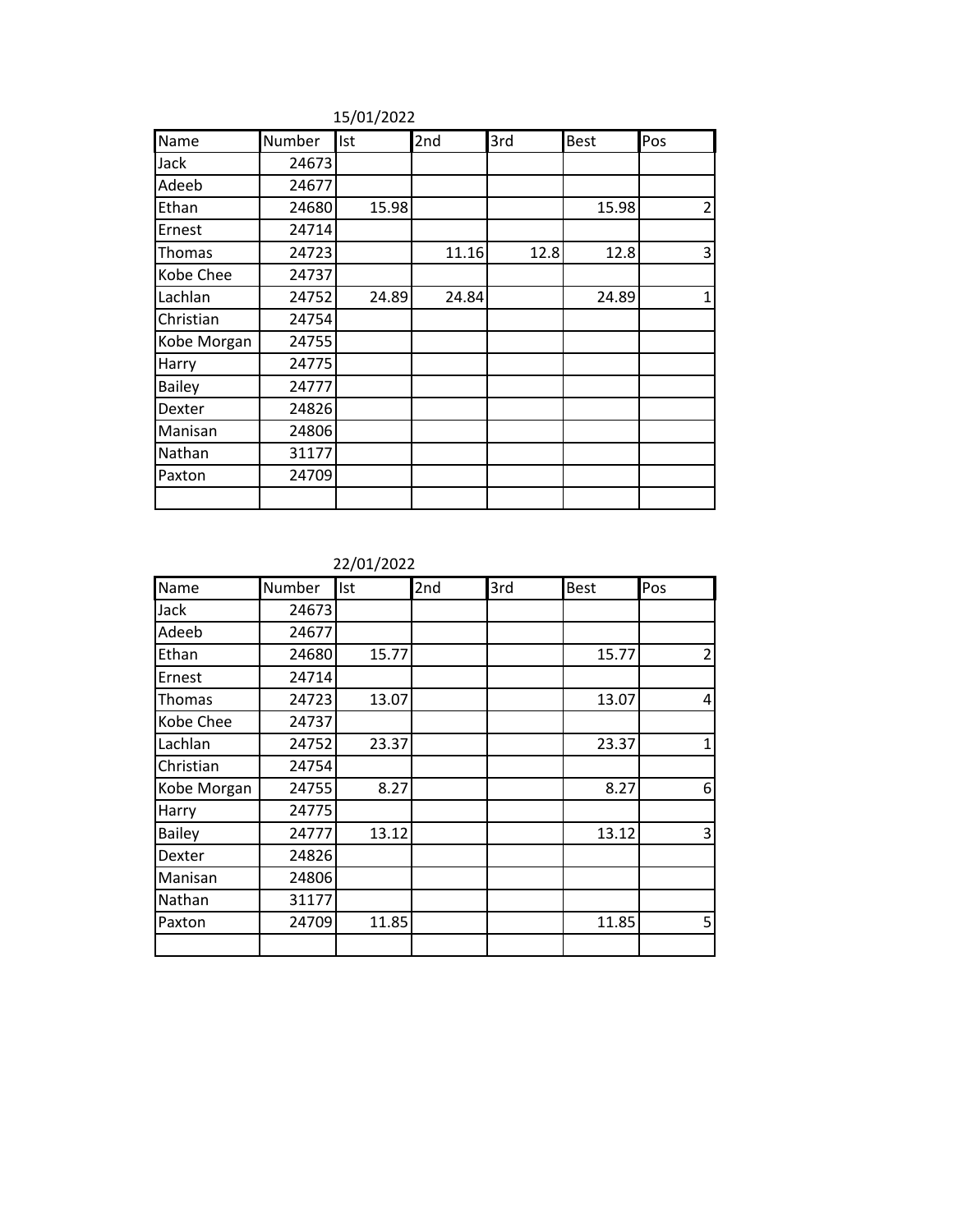| Name          | Number | Ist | 2nd | 3rd | <b>Best</b> | Pos            |
|---------------|--------|-----|-----|-----|-------------|----------------|
| Jack          | 24673  |     |     |     | 8.55        | 3              |
| Adeeb         | 24677  |     |     |     |             |                |
| Ethan         | 24680  |     |     |     |             |                |
| Ernest        | 24714  |     |     |     |             |                |
| Thomas        | 24723  |     |     |     |             |                |
| Kobe Chee     | 24737  |     |     |     | 10.73       | 1              |
| Lachlan       | 24752  |     |     |     |             |                |
| Christian     | 24754  |     |     |     |             |                |
| Kobe Morgan   | 24755  |     |     |     |             |                |
| Harry         | 24775  |     |     |     |             |                |
| <b>Bailey</b> | 24777  |     |     |     |             |                |
| Dexter        | 24826  |     |     |     |             |                |
| Manisan       | 24806  |     |     |     | 10.4        | $\overline{2}$ |
| Nathan        | 31177  |     |     |     |             |                |
| Paxton        | 24709  |     |     |     |             |                |
|               |        |     |     |     |             |                |

19/02/2022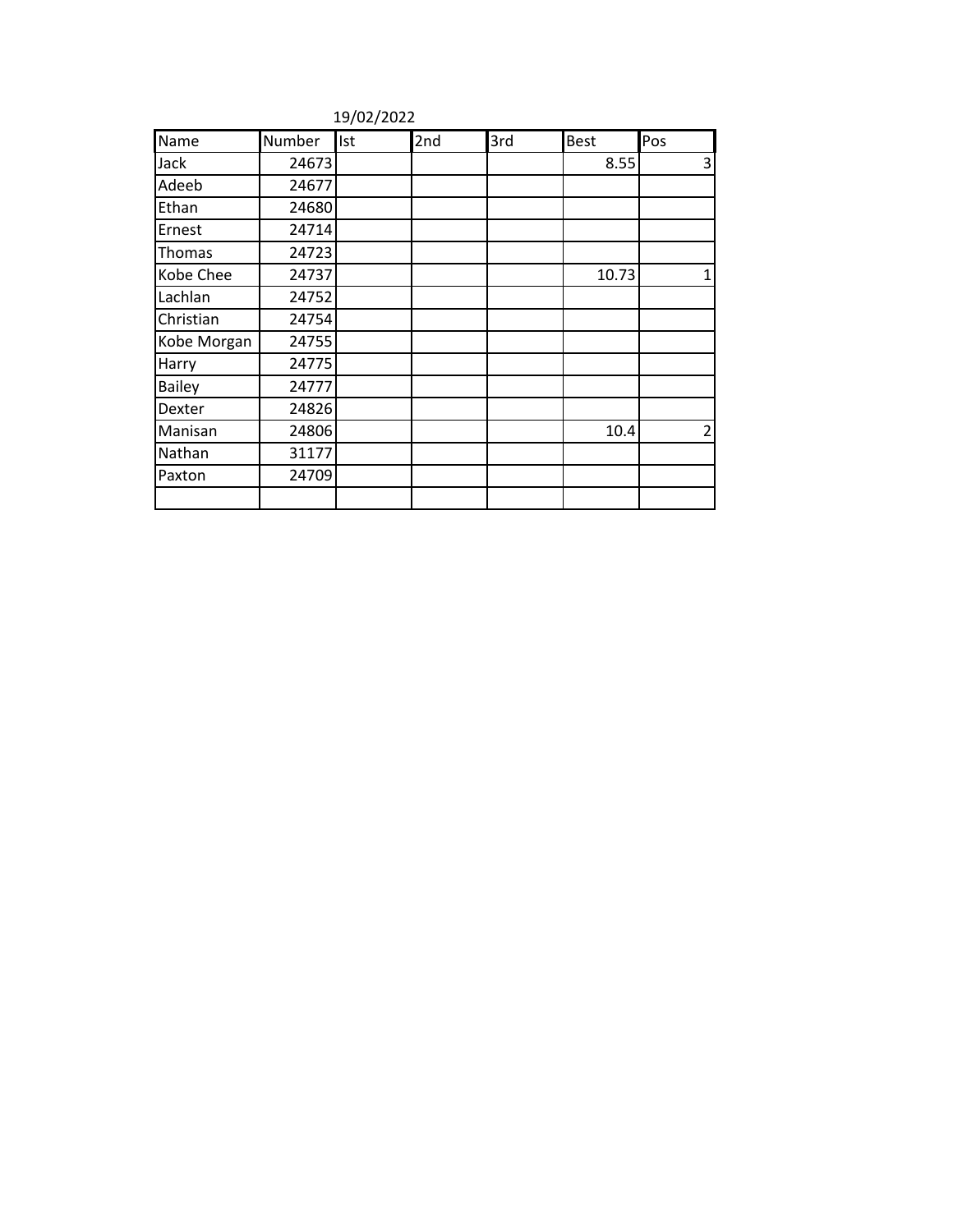| High Jump  |  |
|------------|--|
| 20/10/2021 |  |

|               |           |    | 30/10/2021 |    |     |     |
|---------------|-----------|----|------------|----|-----|-----|
| Name          | Number    | 80 | 90         | 95 | 100 | 110 |
| Jack          | 24673     |    |            |    |     |     |
| Adeeb         | 24677     |    |            |    |     |     |
| Ethan         | 24680     |    |            |    |     |     |
| Ernest        | 24714x    |    | X          |    |     |     |
| Thomas        | $24723$ x |    |            |    |     |     |
| Kobe Chee     | 24737     |    |            |    |     |     |
| Lachlan       | 24752 x   |    | X          |    |     |     |
| Christian     | 24754     |    |            |    |     |     |
| Kobe Morg     | 24755     |    |            |    |     |     |
| Harry         | 24775 x   |    | X          |    |     |     |
| <b>Bailey</b> | 24777     | 0  |            |    |     |     |
| Dexter        | 24826     |    |            |    |     |     |
| Manisan       | 24806     |    |            |    |     |     |
| Nathan        | 31177     |    |            |    |     |     |
| Paxton        | 24709     |    |            |    |     |     |
| Christian     |           |    |            |    |     |     |
|               |           |    |            |    |     |     |

| Name          | Number  | 70 | 80 | 90 | 100 | 105 |
|---------------|---------|----|----|----|-----|-----|
| Jack          | 24673x  |    |    |    |     |     |
| Adeeb         | 24677   |    |    |    |     |     |
| Ethan         | 24680 x |    | x  | X  |     |     |
| Ernest        | 24714   |    |    |    |     |     |
| Thomas        | 24723   |    |    |    |     |     |
| Kobe Chee     | 24737   |    |    |    |     |     |
| Lachlan       | 24752 x |    | x  | X  | x   |     |
| Christian     | 24754   |    |    |    |     |     |
| Kobe Morg     | 24755   |    |    |    |     |     |
| Harry         | 24775   |    |    |    |     |     |
| <b>Bailey</b> | 24777 x |    | x  |    |     |     |
| Dexter        | 24826   |    |    |    |     |     |
| Manisan       | 24806   |    |    |    |     |     |
| Nathan        | 31177   |    |    |    |     |     |
| Paxton        | 24709 x |    | X  |    |     |     |
|               |         |    |    |    |     |     |
|               |         |    |    |    |     |     |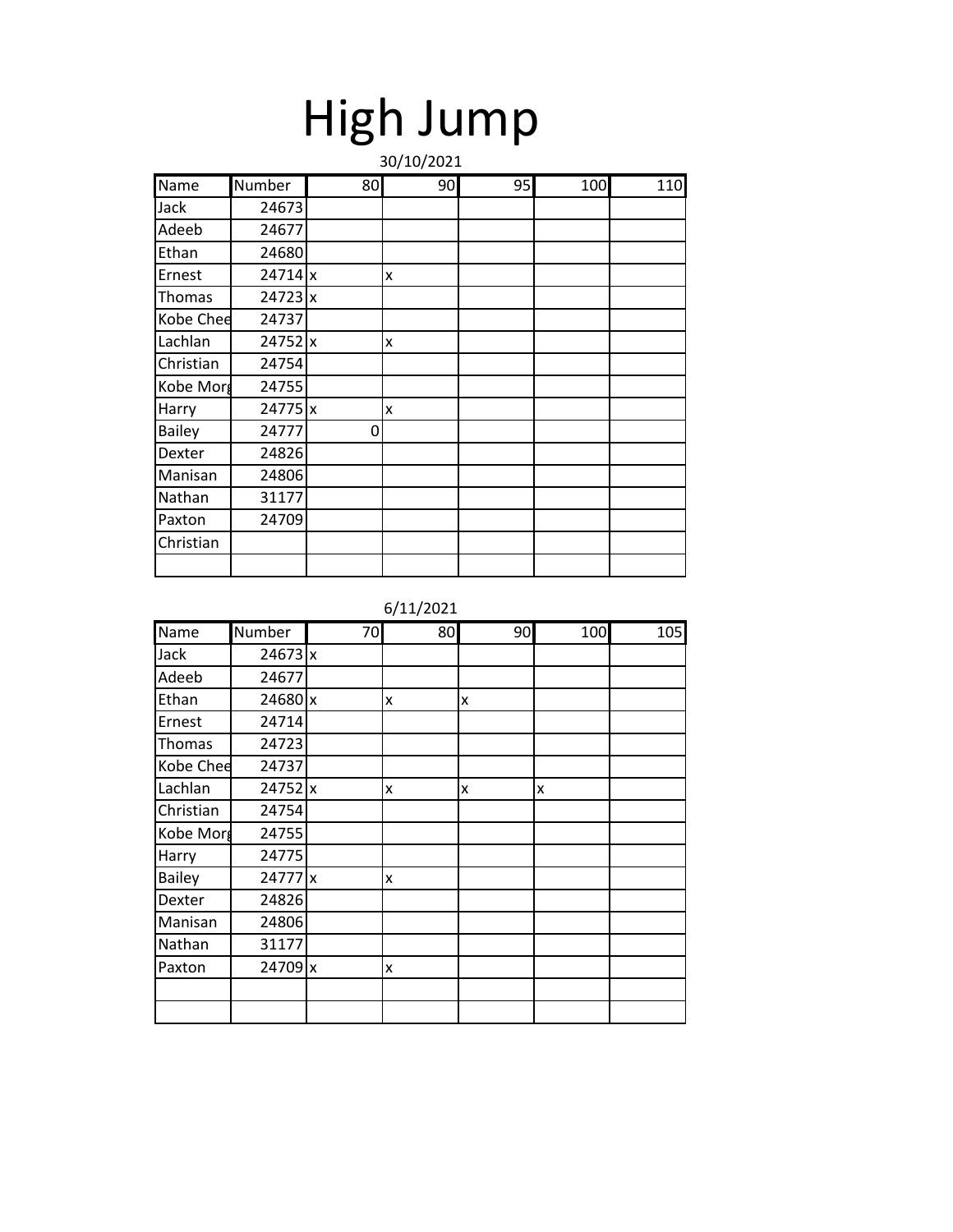| Name          | Number    | 70 | 80 | 90 | 95 | 100 |
|---------------|-----------|----|----|----|----|-----|
| Jack          | 24673     | 0  |    |    |    |     |
| Adeeb         | 24677     |    |    |    |    |     |
| Ethan         | 24680 x   |    | x  | x  | x  |     |
| Ernest        | 24714     |    |    |    |    |     |
| Thomas        | $24723$ x |    | x  | X  | x  |     |
| Kobe Chee     | 24737 x   |    | x  |    |    |     |
| Lachlan       | 24752 x   |    | x  | x  | x  |     |
| Christian     | 24754     |    |    |    |    |     |
| Kobe Morg     | 24755     |    |    |    |    |     |
| Harry         | 24775 xx  |    | X  | X  |    |     |
| <b>Bailey</b> | 24777 x   |    | x  |    |    |     |
| Dexter        | 24826     |    |    |    |    |     |
| Manisan       | 24806 x   |    | x  | x  |    |     |
| Nathan        | 31177     |    |    |    |    |     |
| Paxton        | 24709 x   |    | x  |    |    |     |
| Christian     |           | X  |    |    |    |     |
|               |           |    |    |    |    |     |

### 13/11/2021

### 20/11/2021

| Name      | Number    | 70 | 90 | 95 | 100 | 105 |
|-----------|-----------|----|----|----|-----|-----|
| Jack      | 24673     | 0  |    |    |     |     |
| Adeeb     | 24677     |    |    |    |     |     |
| Ethan     | 24680     |    |    |    |     |     |
| Ernest    | 24714     |    |    |    |     |     |
| Thomas    | $24723$ x |    |    |    |     |     |
| Kobe Chee | 24737     |    |    |    |     |     |
| Lachlan   | 24752 x   |    | x  | x  |     |     |
| Christian | 24754     |    |    |    |     |     |
| Kobe Morg | 24755     |    |    |    |     |     |
| Harry     | 24775 x   |    |    |    |     |     |
| Bailey    | 24777 x   |    | X  |    |     |     |
| Dexter    | 24826 x   |    | x  | x  | X   |     |
| Manisan   | 24806 x   |    |    |    |     |     |
| Nathan    | 31177     |    |    |    |     |     |
| Paxton    | 24709     |    |    |    |     |     |
|           |           |    |    |    |     |     |
|           |           |    |    |    |     |     |

#### 15/01/2022

| Name   | Number  | 70 | 80 | 90 | 100 | 105I |
|--------|---------|----|----|----|-----|------|
| Jack   | 24673   |    |    |    |     |      |
| Adeeb  | 24677   |    |    |    |     |      |
| Ethan  | 24680 x |    |    | л  |     |      |
| Ernest | 24714   |    |    |    |     |      |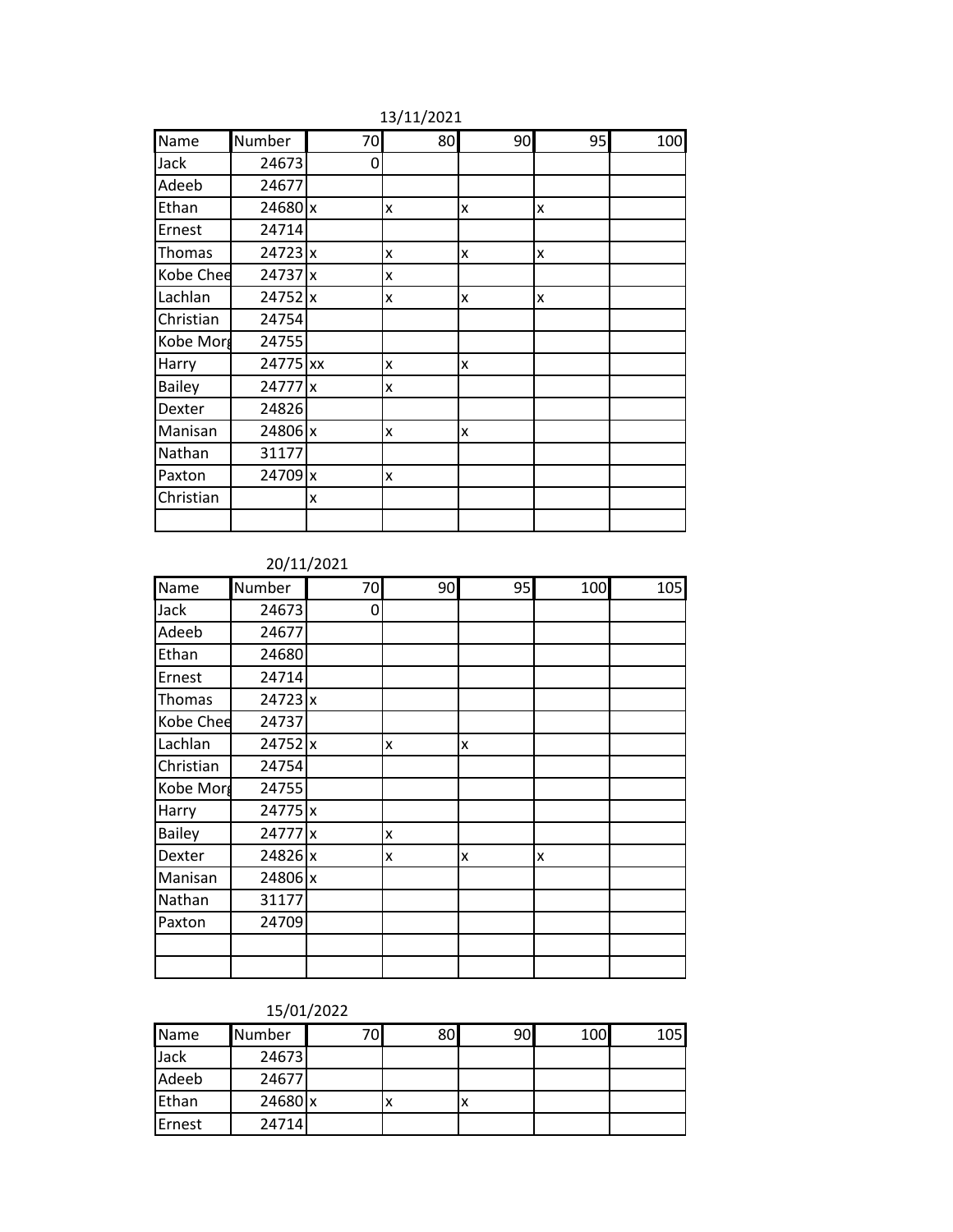| Thomas        | $24723$ x | X |   |   |  |
|---------------|-----------|---|---|---|--|
| Kobe Chee     | 24737     |   |   |   |  |
| Lachlan       | 24752 x   | x | x | x |  |
| Christian     | 24754     |   |   |   |  |
| Kobe Morg     | 24755     |   |   |   |  |
| Harry         | 24775     |   |   |   |  |
| <b>Bailey</b> | 24777     |   |   |   |  |
| Dexter        | 24826     |   |   |   |  |
| Manisan       | 24806     |   |   |   |  |
| Nathan        | 31177     |   |   |   |  |
| Paxton        | 24709     |   |   |   |  |
|               |           |   |   |   |  |
|               |           |   |   |   |  |

### 22/01/2022

| Name          | Number    | 70 | 80 | 90 | 100 | 105 |
|---------------|-----------|----|----|----|-----|-----|
| Jack          | 24673     |    |    |    |     |     |
| Adeeb         | 24677     |    |    |    |     |     |
| Ethan         | 24680 x   |    | x  |    |     |     |
| Ernest        | 24714     |    |    |    |     |     |
| Thomas        | $24723$ x |    | X  |    |     |     |
| Kobe Chee     | 24737     |    |    |    |     |     |
| Lachlan       | 24752 x   |    |    |    |     |     |
| Christian     | 24754     |    |    |    |     |     |
| Kobe Morg     | 24755 x   |    |    |    |     |     |
| Harry         | 24775     |    |    |    |     |     |
| <b>Bailey</b> | 24777 x   |    | x  | X  | x   |     |
| Dexter        | 24826     |    |    |    |     |     |
| Manisan       | 24806     |    |    |    |     |     |
| Nathan        | 31177     |    |    |    |     |     |
| Paxton        | 24709 x   |    | X  | X  |     |     |
|               |           |    |    |    |     |     |
|               |           |    |    |    |     |     |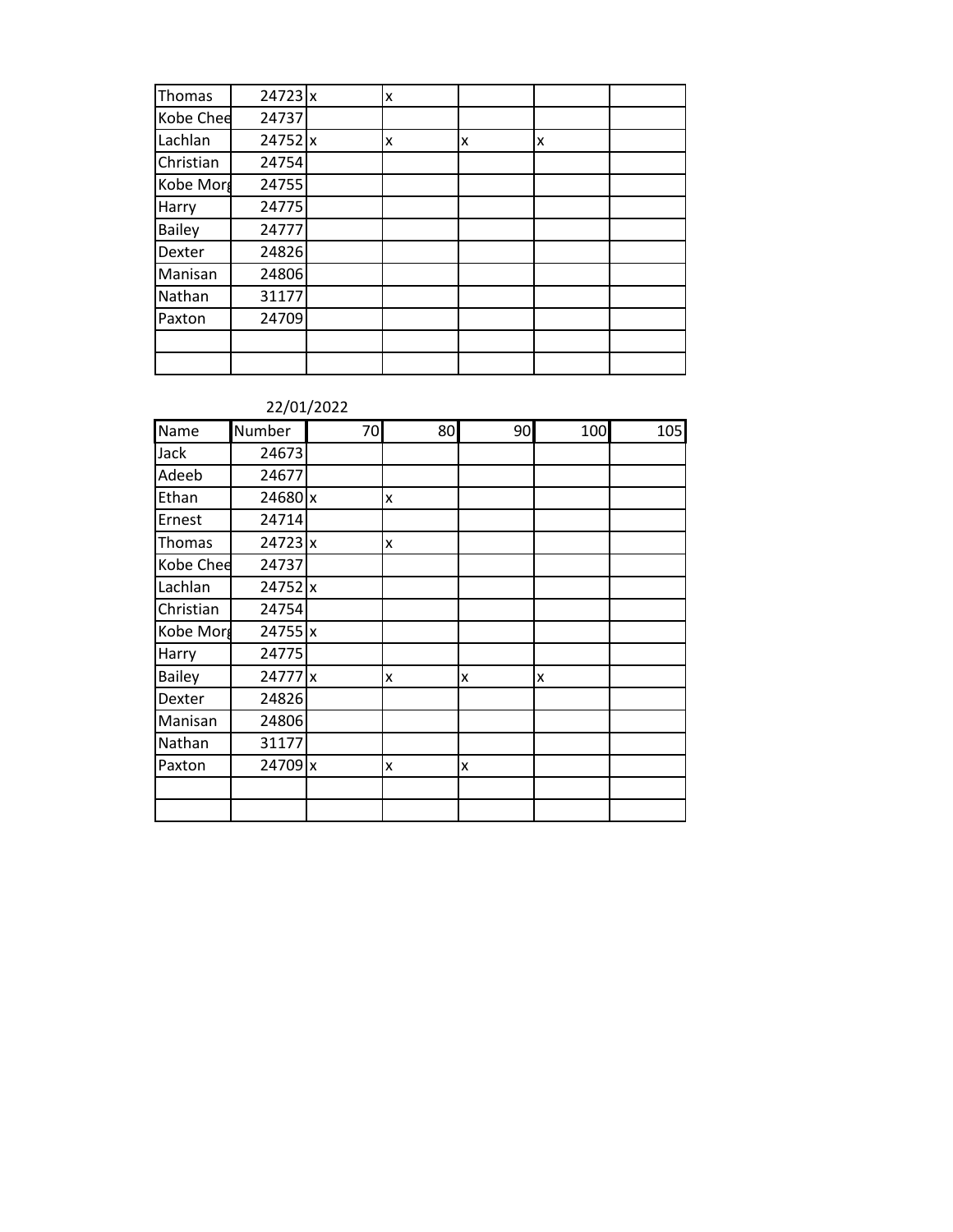| Name          | Number    | 70 | 80 | 85 | 90 | 95 | $1\vert$ |
|---------------|-----------|----|----|----|----|----|----------|
| Jack          | 24673x    |    | x  |    |    |    |          |
| Adeeb         | 24677     |    |    |    |    |    |          |
| Ethan         | 24680     |    |    |    |    |    |          |
| Ernest        | 24714     |    |    |    |    |    |          |
| Thomas        | $24723$ x |    | x  | x  | X  |    |          |
| Kobe Chee     | 24737     |    |    |    |    |    |          |
| Lachlan       | 24752     |    |    |    |    |    |          |
| Christian     | 24754     |    |    |    |    |    |          |
| Kobe Morg     | $24755$ x |    |    |    |    |    |          |
| Harry         | 24775     |    |    |    |    |    |          |
| <b>Bailey</b> | 24777 x   |    | X  | x  | X  | lχ | X        |
| Dexter        | 24826     |    |    |    |    |    |          |
| Manisan       | 24806     |    |    |    |    |    |          |
| Nathan        | 31177     |    |    |    |    |    |          |
| Paxton        | 24709 x   |    | x  | x  | X  | Ιx |          |
|               |           |    |    |    |    |    |          |

#### 5/02/2022

| Name          | Number    | 70 | 75 | 80 | 83 | 86 | 89 |
|---------------|-----------|----|----|----|----|----|----|
| Jack          | $24673$ x |    | x  | x  | X  |    |    |
| Adeeb         | 24677     |    |    |    |    |    |    |
| Ethan         | 24680     |    |    |    |    |    |    |
| Ernest        | 24714     |    |    |    |    |    |    |
| Thomas        | 24723     |    |    |    |    |    |    |
| Kobe Chee     | 24737 x   |    | X  | x  | x  | x  |    |
| Lachlan       | 24752     |    |    |    |    |    |    |
| Christian     | 24754     |    |    |    |    |    |    |
| Kobe Morg     | 24755     |    |    |    |    |    |    |
| Harry         | 24775     |    |    |    |    |    |    |
| <b>Bailey</b> | 24777     |    |    |    |    |    |    |
| Dexter        | 24826     |    |    |    |    |    |    |
| Manisan       | 24806 x   |    | X  | x  | x  | x  |    |
| Nathan        | 31177     |    |    |    |    |    |    |
| Paxton        | 24709     |    |    |    |    |    |    |
| Christian     |           |    |    |    |    |    |    |
|               |           |    |    |    |    |    |    |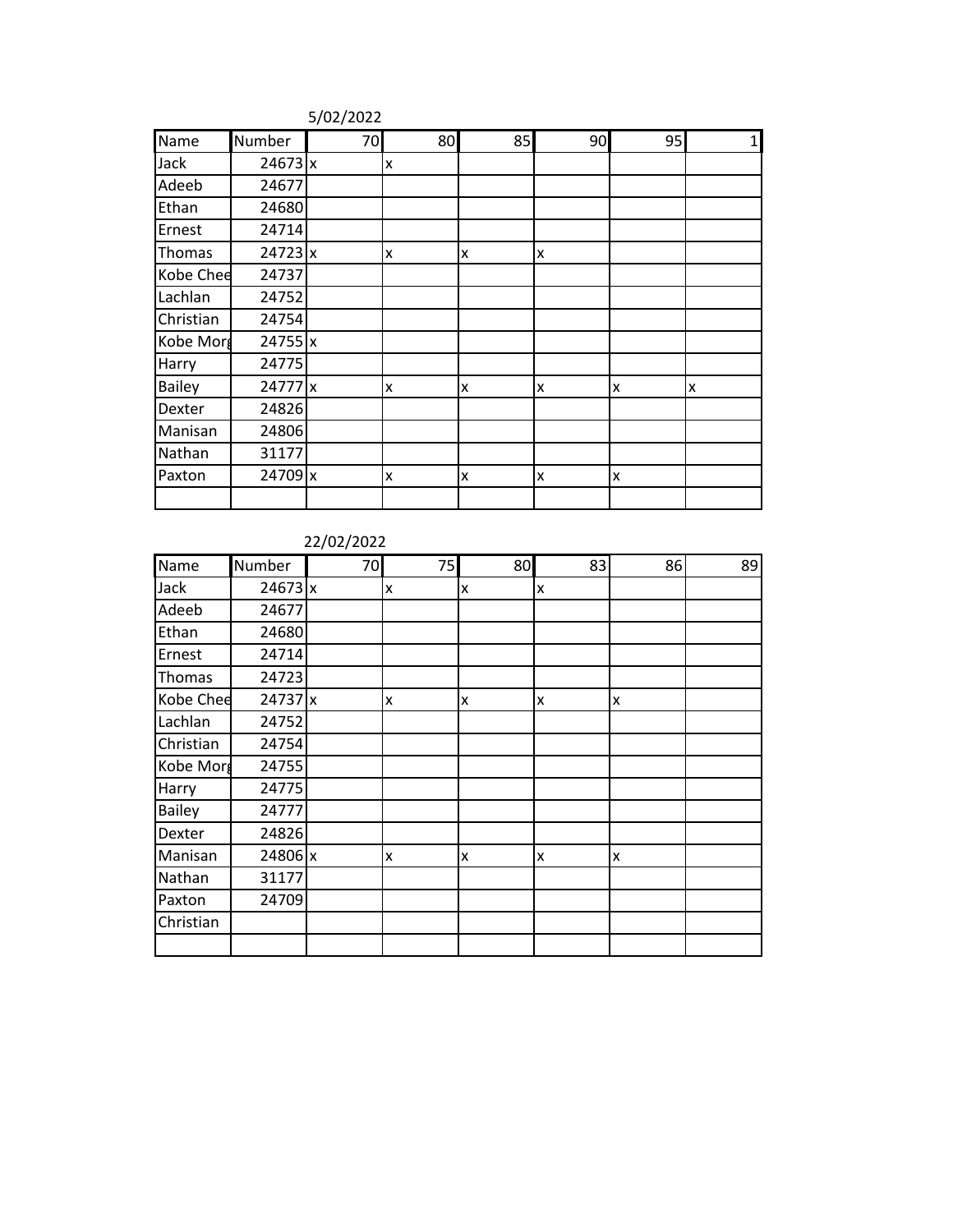### Hurdles

|               |        | 4/12/2021 |              |                |
|---------------|--------|-----------|--------------|----------------|
| Name          | Number | Time      | Heat         | Place          |
| Jack          | 24673  |           |              |                |
| Adeeb         | 24677  |           |              |                |
| Ethan         | 24680  | 12.1      | 1            | $\mathbf{1}$   |
| Ernest        | 24714  |           |              |                |
| Thomas        | 24723  | 13.28     | $\mathbf{1}$ | $\overline{2}$ |
| Kobe Chee     | 24737  | 15.36     | 2            | 4              |
| Lachlan       | 24752  |           |              |                |
| Christian     | 24754  |           |              |                |
| Kobe Morg     | 24755  | 14.15     | 2            | $\overline{2}$ |
| Harry         | 24775  | 13.57     | $\mathbf{1}$ | 5              |
| <b>Bailey</b> | 24777  | 13.01     | 2            | $\overline{1}$ |
| Dexter        | 24826  | 12.82     | $\mathbf{1}$ | 3              |
| Manisan       | 24806  | 14.4      | 2            | 3              |
| Nathan        | 31177  | 16.45     | 2            | 5              |
| Paxton        | 24709  | 12.54     | 1            | 4              |

| Name          | Number | Time | Heat           | Place          |
|---------------|--------|------|----------------|----------------|
| Jack          | 24673  | 14.3 | 1              | $\overline{2}$ |
| Adeeb         | 24677  |      |                |                |
| Ethan         | 24680  | 12   | 1              | $\mathbf{1}$   |
| Ernest        | 24714  |      |                |                |
| <b>Thomas</b> | 24723  | 12.5 | 1              | $\overline{2}$ |
| Kobe Chee     | 24737  | 14.6 | 1              | 5              |
| Lachlan       | 24752  |      |                |                |
| Christian     | 24754  | 13.9 | 2              | 3              |
| Kobe Morg     | 24755  | 13.2 | $\mathfrak{p}$ | 1              |
| Harry         | 24775  | 13.5 | 1              | 5              |
| <b>Bailey</b> | 24777  | 13.4 | 1              | 4              |
| Dexter        | 24826  |      |                |                |
| Manisan       | 24806  | 13.6 |                | 2              |
| Nathan        | 31177  |      |                |                |
| Paxton        | 24709  | 13   | 1              | 3              |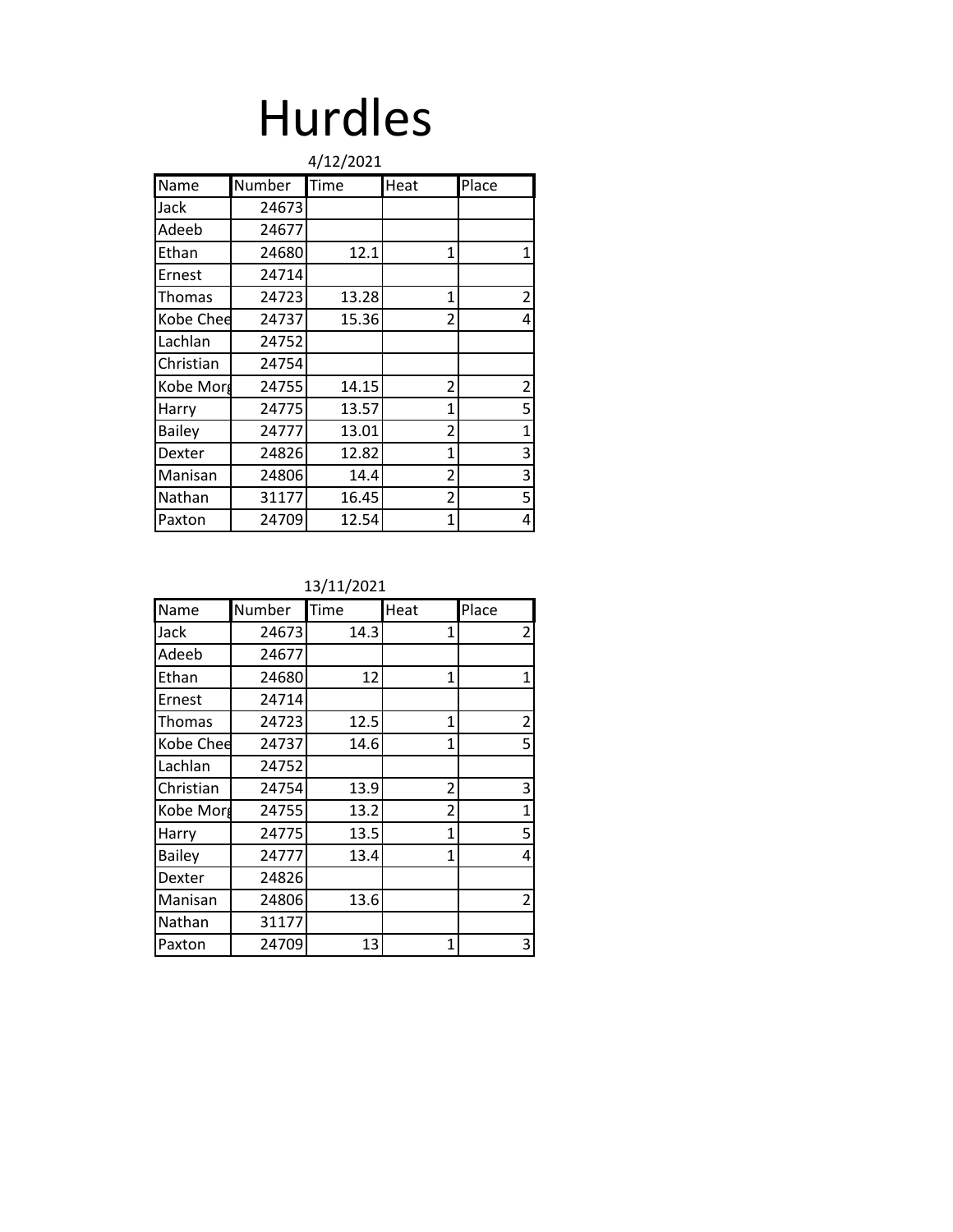# Long Jump

|                  |         |                | 30/10/2021 |                   |             |     |
|------------------|---------|----------------|------------|-------------------|-------------|-----|
| Name             | Number  | Ist            | 2nd        | $\overline{3}$ rd | <b>Best</b> | Pos |
| Jack             | 24673   | 1.71           | 2.3        | 2.33              |             |     |
| Adeeb            | 24677   |                | 2.37       | 2.5               |             |     |
| Ethan            | 24680   | $3.05 \vert f$ |            | 3.24              |             |     |
| Ernest           | 24714   | 2.35           | 2.75       | 2.6               |             |     |
| <b>Thomas</b>    | 24723   | 3.05           | 2.59       | 3.18              |             |     |
| Kobe Chee        | 24737   | 2.67           | 2.25       | 2.4               |             |     |
| Lachlan          | 24752   | 3.51           | 3.25       | 3.32              |             |     |
| Christian        | 24754   |                |            |                   |             |     |
| Kobe Morg        | 24755   | 1.19           | 2.38       | 2.6               |             |     |
| Harry            | 24775   | 2.35           | 2.75       | 2.6               |             |     |
| <b>Bailey</b>    | 24777   |                | 2.7        | 2.9               |             |     |
| Dexter           | 24826   |                |            |                   |             |     |
| Manisan          | 24806   |                |            |                   |             |     |
| Nathan           | 31177   |                |            |                   |             |     |
| Paxton           | 24709   |                |            |                   |             |     |
|                  |         |                |            |                   |             |     |
|                  |         | 6/11/2021      |            |                   |             |     |
| Name             |         |                |            |                   |             |     |
|                  | Number  | Ist            | 2nd        | 3rd               | <b>Best</b> | Pos |
| Jack             | 24673 f |                | 2.04       | 1.97              |             |     |
| Adeeb            | 24677   |                |            |                   |             |     |
| Ethan            | 24680   | $3.07$ f       |            | 2.85              |             |     |
| Ernest           | 24714   |                |            |                   |             |     |
| <b>Thomas</b>    | 24723 f |                | 2.88       | 3.23              |             |     |
| <b>Kobe Chee</b> | 24737   | 2.56           |            | 2.49              |             |     |
| Lachlan          | 24752 f |                | 3.45       | 3.42              |             |     |
| Christian        | 24754   |                |            |                   |             |     |
| Kobe Morg        | 24755   | $2.22$ f       |            | 1.73              |             |     |
| Harry            | 24775   |                |            |                   |             |     |
| <b>Bailey</b>    | 24777 f |                | 2.82       | 2.65              |             |     |
| Dexter           | 24826   |                |            |                   |             |     |
| Manisan          | 24806   | $2.7$ f        |            | 2.66              |             |     |
| Nathan           | 31177   |                |            |                   |             |     |
| Paxton           | 24709   | 2.7            |            | 2.66              |             |     |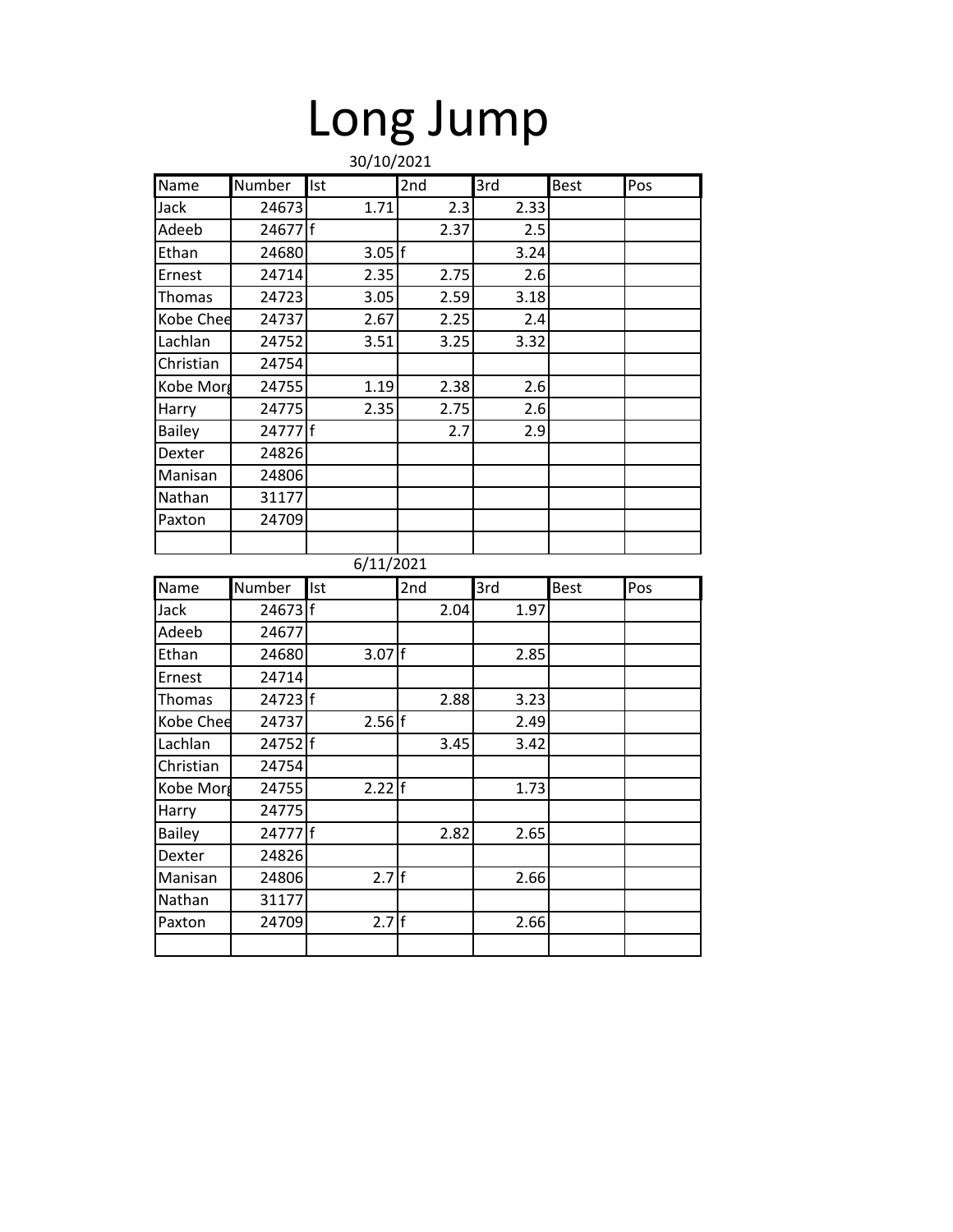| Name          | Number  | Ist      | 2nd  | 3rd  | <b>Best</b> | Pos |
|---------------|---------|----------|------|------|-------------|-----|
| Jack          | 24673   | 2.65     | 2.5  |      |             |     |
| Adeeb         | 24677   |          |      |      |             |     |
| Ethan         | 24680   | $3.34$ f |      | 3.1  |             |     |
| Ernest        | 24714   |          |      |      |             |     |
| Thomas        | 24723   | 3.06     | 2.94 | 3.32 |             |     |
| Kobe Chee     | 24737   | 2.1      |      | f    |             |     |
| Lachlan       | 24752 f |          | 3.28 | 3.39 |             |     |
| Christian     | 24754   | 2.1      | 2.24 | 2.08 |             |     |
| Kobe Morg     | 24755   | 2.39     | 2.08 | 1.88 |             |     |
| Harry         | 24775   | 2.51     | 2.5  | 2.6  |             |     |
| <b>Bailey</b> | 24777   | 2.78     | 2.73 | 1.77 |             |     |
| Dexter        | 24826   |          |      |      |             |     |
| Manisan       | 24806   | 2.68     | 2.78 |      |             |     |
| Nathan        | 31177   |          |      |      |             |     |
| Paxton        | 24709   | 2.65     |      | 2.56 |             |     |
|               |         |          |      |      |             |     |

### 13/11/2021

| Name          | Number | Ist  | 2nd  | 3rd      | Best | Pos            |
|---------------|--------|------|------|----------|------|----------------|
| Jack          | 24673  | 0    | 2.08 | 0        | 2.08 | 9              |
| Adeeb         | 24677  |      |      |          |      |                |
| Ethan         | 24680  | 3.37 | 0    | 0        | 3.37 | 1              |
| Ernest        | 24714  |      |      |          |      |                |
| Thomas        | 24723  | 2.9  | 3.01 | 2.82     | 3.01 | 4              |
| Kobe Chee     | 24737  | 0    | 2.29 | 2.57     | 2.57 |                |
| Lachlan       | 24752  | 0    | 0    | 3.3      | 3.3  | $\overline{2}$ |
| Christian     | 24754  | 2.2  | 2.42 | 2.45     |      |                |
| Kobe Morg     | 24755  | 0    | 0    | 2.04     | 2.04 | 10             |
| Harry         | 24775  | 2.54 | 2.67 | $\Omega$ | 2.67 | 8              |
| <b>Bailey</b> | 24777  | 0    | 2.77 | 2.67     | 2.77 | 6              |
| Dexter        | 24826  | 3.11 | 3.23 | 0        | 3.23 | 3              |
| Manisan       | 24806  | 2.7  | 2.65 | 0        | 2.7  | 7              |
| Nathan        | 31177  | 1.58 | 1.72 | 1.69     | 1.72 | 11             |
| Paxton        | 24709  | 2.89 | 2.69 | 2.63     | 2.89 | 5              |
|               |        |      |      |          |      |                |

| 4/12/2021 |  |
|-----------|--|
|-----------|--|

| Name   | Number | <b>Ist</b> | 2nd  | 3rd  | <b>Best</b> | Pos |
|--------|--------|------------|------|------|-------------|-----|
| Jack   | 24673  |            |      |      |             |     |
| Adeeb  | 24677  |            |      |      |             |     |
| Ethan  | 24680  | 3          | 3.38 | 3.58 |             |     |
| Ernest | 24714  |            |      |      |             |     |
| Thomas | 24723  | 2.98       | 3.08 | 2.79 |             |     |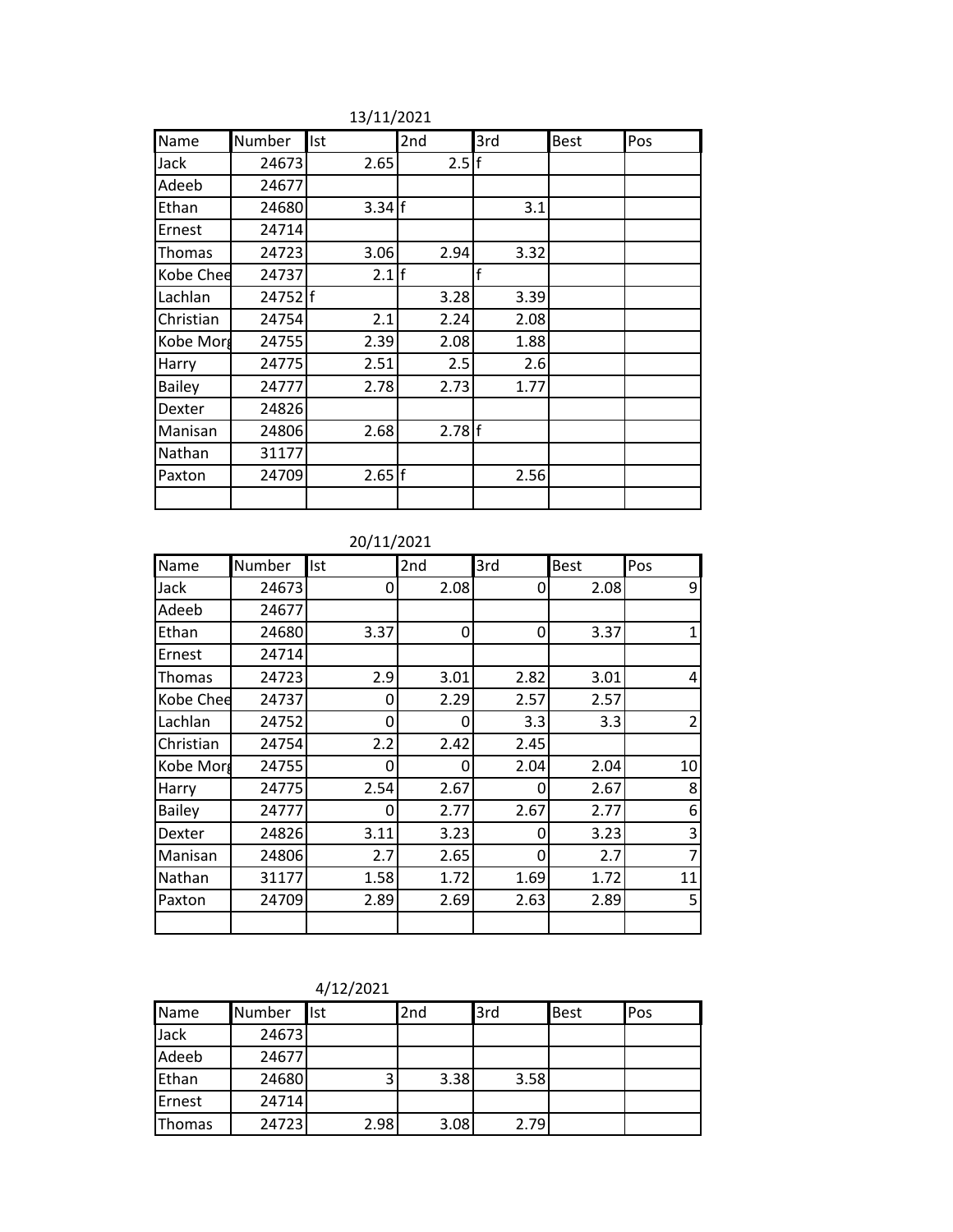| Kobe Chee     | 24737   | 2.69     | 2.32    | 2.44 |  |
|---------------|---------|----------|---------|------|--|
| Lachlan       | 24752   | 333      | 3.51    | 3.56 |  |
| Christian     | 24754   |          |         |      |  |
| Kobe Morg     | 24755   | 2.04     | 1.89    | 2.19 |  |
| Harry         | 24775   | 2.8      | $2.5$ F |      |  |
| <b>Bailey</b> | 24777   | $2.76$ F |         | 2.78 |  |
| Dexter        | 24826   |          |         |      |  |
| Manisan       | 24806 F |          | 2.55    | 2.25 |  |
| Nathan        | 31177   | 1.96     | 1.95    | 1.84 |  |
| Paxton        | 24709 F |          | 2.64    | 2.97 |  |
|               |         |          |         |      |  |

### 11/12/2021

| Name          | Number  | Ist                 | 2nd      | 3rd  | <b>Best</b> | Pos |
|---------------|---------|---------------------|----------|------|-------------|-----|
| Jack          | 24673   | 2.4                 | 2.4      | 2.23 | 2.4         |     |
| Adeeb         | 24677   |                     |          |      |             |     |
| Ethan         | 24680   | 3.51                | 3.44     | 3.51 | 3.51        |     |
| Ernest        | 24714   |                     |          |      |             |     |
| Thomas        | 24723 F |                     | 3.05     | 3.14 | 3.14        |     |
| Kobe Chee     | 24737   | $2.63$ F            |          | 2.66 | 2.66        |     |
| Lachlan       | 24752   |                     |          |      |             |     |
| Christian     | 24754   |                     |          |      |             |     |
| Kobe Morg     | 24755F  |                     | $3.36$ F |      | 3.36        |     |
| Harry         | 24775   | 2.5                 | 2.52     | 2.76 | 2.52        |     |
| <b>Bailey</b> | 24777   | $2.35$ <sup>F</sup> |          | F    | 2.35        |     |
| Dexter        | 24826   |                     |          |      |             |     |
| Manisan       | 24806   | 2.6                 | $2.7$ F  |      | 2.7         |     |
| Nathan        | 31177F  |                     | 1.8      | 2.05 | 2.05        |     |
| Paxton        | 24709   | 3.03                | 2.92     | 2.9  | 3.03        |     |
|               |         |                     |          |      |             |     |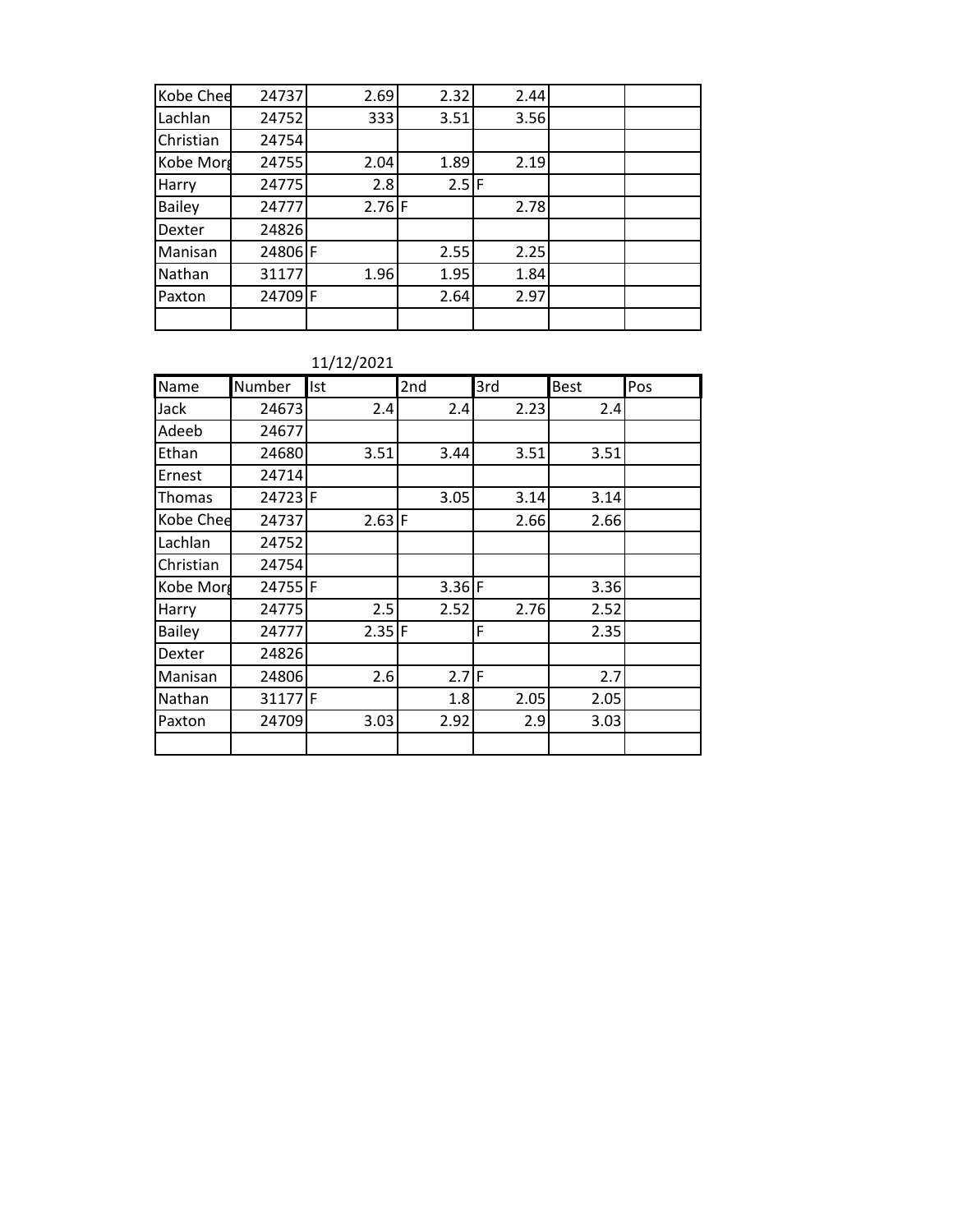| Name          | Number | Ist      | 2nd      | 3rd  | <b>Best</b> | Pos         |
|---------------|--------|----------|----------|------|-------------|-------------|
| Jack          | 24673  |          |          |      |             |             |
| Adeeb         | 24677  |          |          |      |             |             |
| Ethan         | 24680  | 3.51     | $3.66$ F |      | 3.66        | 2           |
| Ernest        | 24714  |          |          |      |             |             |
| Thomas        | 24723  | $3.21$ F |          | 3.37 | 3.37        | 3           |
| Kobe Chee     | 24737  |          |          |      |             |             |
| Lachlan       | 24752  | 3.08     | 3.55     | 3.67 | 3.67        | $\mathbf 1$ |
| Christian     | 24754  |          |          |      |             |             |
| Kobe Morg     | 24755  |          |          |      |             |             |
| Harry         | 24775  |          |          |      |             |             |
| <b>Bailey</b> | 24777  |          |          |      |             |             |
| Dexter        | 24826  |          |          |      |             |             |
| Manisan       | 24806  |          |          |      |             |             |
| Nathan        | 31177  |          |          |      |             |             |
| Paxton        | 24709  |          |          |      |             |             |
|               |        |          |          |      |             |             |

### 15/01/2022

### 22/01/2022

| Name          | Number  | Ist  | 2nd      | 3rd  | <b>Best</b> | Pos            |
|---------------|---------|------|----------|------|-------------|----------------|
| Jack          | 24673   |      |          |      |             |                |
| Adeeb         | 24677   |      |          |      |             |                |
| Ethan         | 24680   | 3.55 | 3.59     | 3.78 | 3.78        |                |
| Ernest        | 24714   |      |          |      |             |                |
| Thomas        | 24723F  |      | 2.81     | 2.96 | 2.96        | 3              |
| Kobe Chee     | 24737   |      |          |      |             |                |
| Lachlan       | 24752   | 2.86 | $2.95$ F |      | 2.95        | $\overline{4}$ |
| Christian     | 24754   |      |          |      |             |                |
| Kobe Morg     | 24755 F |      | 2.3      | 2.01 | 2.3         | 6              |
| Harry         | 24775   |      |          |      |             |                |
| <b>Bailey</b> | 24777   | 2.81 | F        | 3.16 | 3.16        | $\overline{2}$ |
| Dexter        | 24826   |      |          |      |             |                |
| Manisan       | 24806   |      |          |      |             |                |
| Nathan        | 31177   |      |          |      |             |                |
| Paxton        | 24709   | 2.71 | 2.81     | 2.88 | 2.88        | 5              |
|               |         |      |          |      |             |                |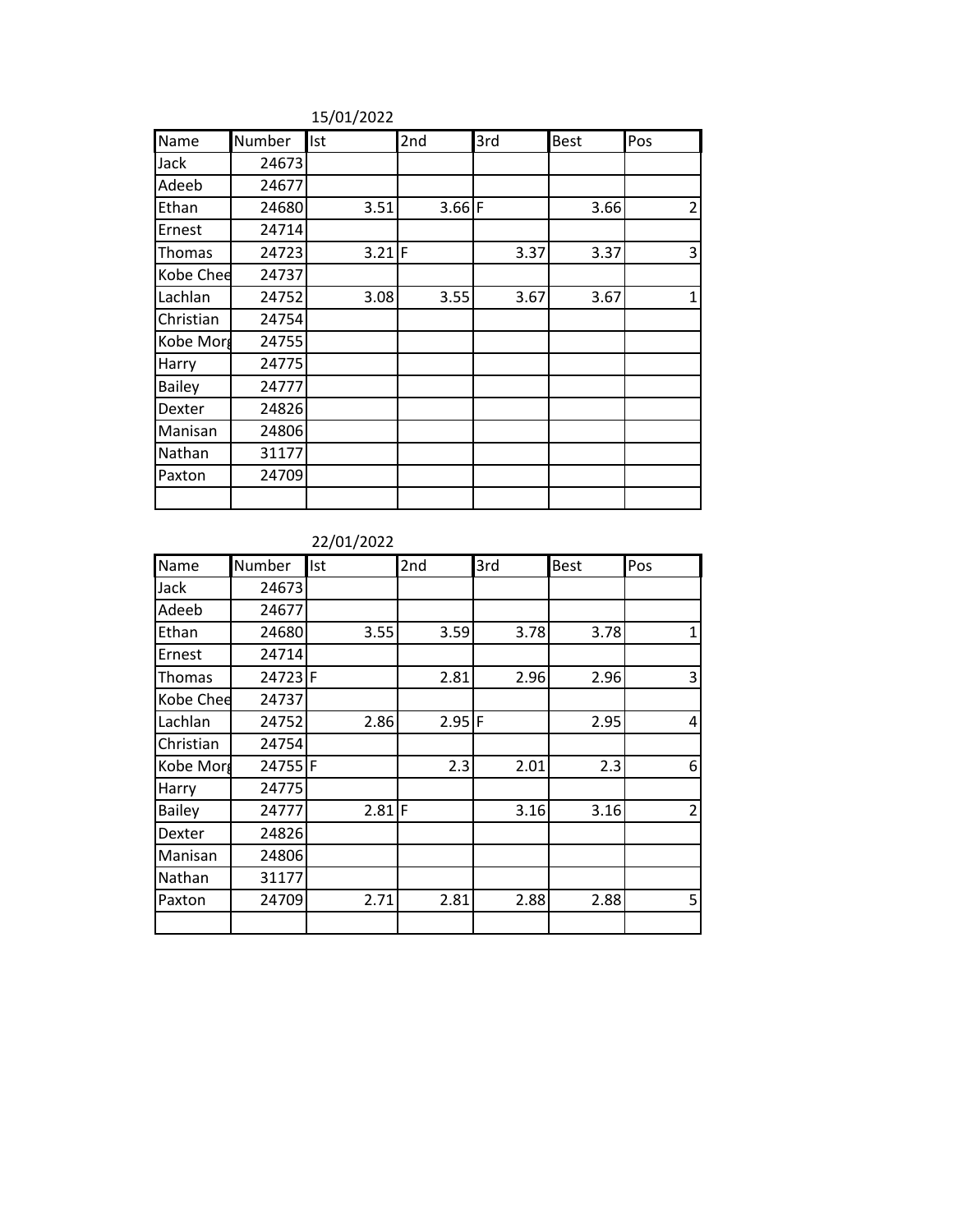| Name          | Number | Ist  | 2nd  | 3rd  | <b>Best</b> | Pos |
|---------------|--------|------|------|------|-------------|-----|
| Jack          | 24673  | 2.31 | 2.45 | 2.07 | 2.45        |     |
| Adeeb         | 24677  |      |      |      |             |     |
| Ethan         | 24680  |      |      |      |             |     |
| Ernest        | 24714  |      |      |      |             |     |
| Thomas        | 24723  | 3.24 | 3.3  | 3.27 | 3.3         |     |
| Kobe Chee     | 24737  | 2.77 | 2.59 | 2.68 | 2.77        |     |
| Lachlan       | 24752  |      |      |      |             |     |
| Christian     | 24754  |      |      |      |             |     |
| Kobe Morg     | 24755  | 2.34 | 2.16 | 2.35 | 2.35        |     |
| Harry         | 24775  |      |      |      |             |     |
| <b>Bailey</b> | 24777  | 2.95 | 2.8  | 2.9  | 2.95        |     |
| Dexter        | 24826  |      |      |      |             |     |
| Manisan       | 24806  |      |      |      |             |     |
| Nathan        | 31177  |      |      |      |             |     |
| Paxton        | 24709  | 3.16 |      | 3.16 | 3.16        |     |
|               |        |      |      |      |             |     |

5/02/2022

| Name          | Number | Ist  | 2nd  | 3rd  | <b>Best</b> | Pos |
|---------------|--------|------|------|------|-------------|-----|
| Jack          | 24673  | 2.57 | 2.56 | 2.2  |             |     |
| Adeeb         | 24677  |      |      |      |             |     |
| Ethan         | 24680  | 3.78 | 3.78 | 3.76 |             |     |
| Ernest        | 24714  |      |      |      |             |     |
| Thomas        | 24723  | 3.51 | 3.48 | 3.45 |             |     |
| Kobe Chee     | 24737  | 2.55 | 2.65 | 2.91 |             |     |
| Lachlan       | 24752  |      |      |      |             |     |
| Christian     | 24754  |      |      |      |             |     |
| Kobe Morg     | 24755  | 2.14 | 0    | 2.08 |             |     |
| Harry         | 24775  |      |      |      |             |     |
| <b>Bailey</b> | 24777  | 3.06 | 0    | 2.98 |             |     |
| Dexter        | 24826  |      |      |      |             |     |
| Manisan       | 24806  | 2.41 | 2.54 | 2.59 |             |     |
| Nathan        | 31177  |      |      |      |             |     |
| Paxton        | 24709  | 2.95 | 2.86 | 2.9  |             |     |
|               |        |      |      |      |             |     |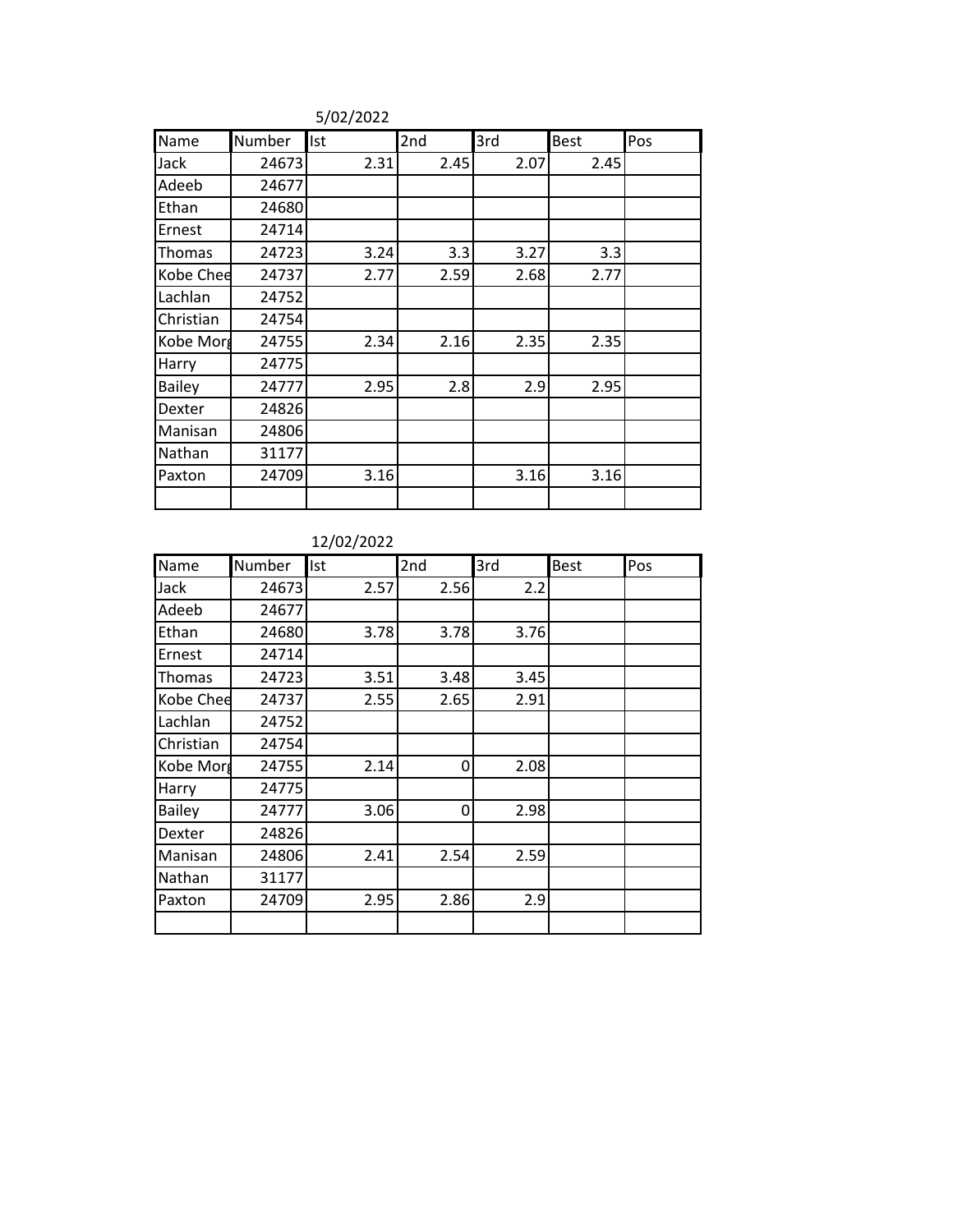|               |        | 22/02/2022 |      |      |             |     |
|---------------|--------|------------|------|------|-------------|-----|
| Name          | Number | Ist        | 2nd  | 3rd  | <b>Best</b> | Pos |
| Jack          | 24673  | 2.32       | 1.62 | 2.3  | 2.32        | 3   |
| Adeeb         | 24677  |            |      |      |             |     |
| Ethan         | 24680  |            |      |      |             |     |
| Ernest        | 24714  |            |      |      |             |     |
| Thomas        | 24723  |            |      |      |             |     |
| Kobe Chee     | 24737  | 2.79       | 2.78 | 2.72 | 7.79        | 2   |
| Lachlan       | 24752  |            |      |      |             |     |
| Christian     | 24754  |            |      |      |             |     |
| Kobe Morg     | 24755  |            |      |      |             |     |
| Harry         | 24775  |            |      |      |             |     |
| <b>Bailey</b> | 24777  |            |      |      |             |     |
| Dexter        | 24826  |            |      |      |             |     |
| Manisan       | 24806  | 2.43       | 2.61 | 2.97 | 2.97        | 1   |
| Nathan        | 31177  |            |      |      |             |     |
| Paxton        | 24709  |            |      |      |             |     |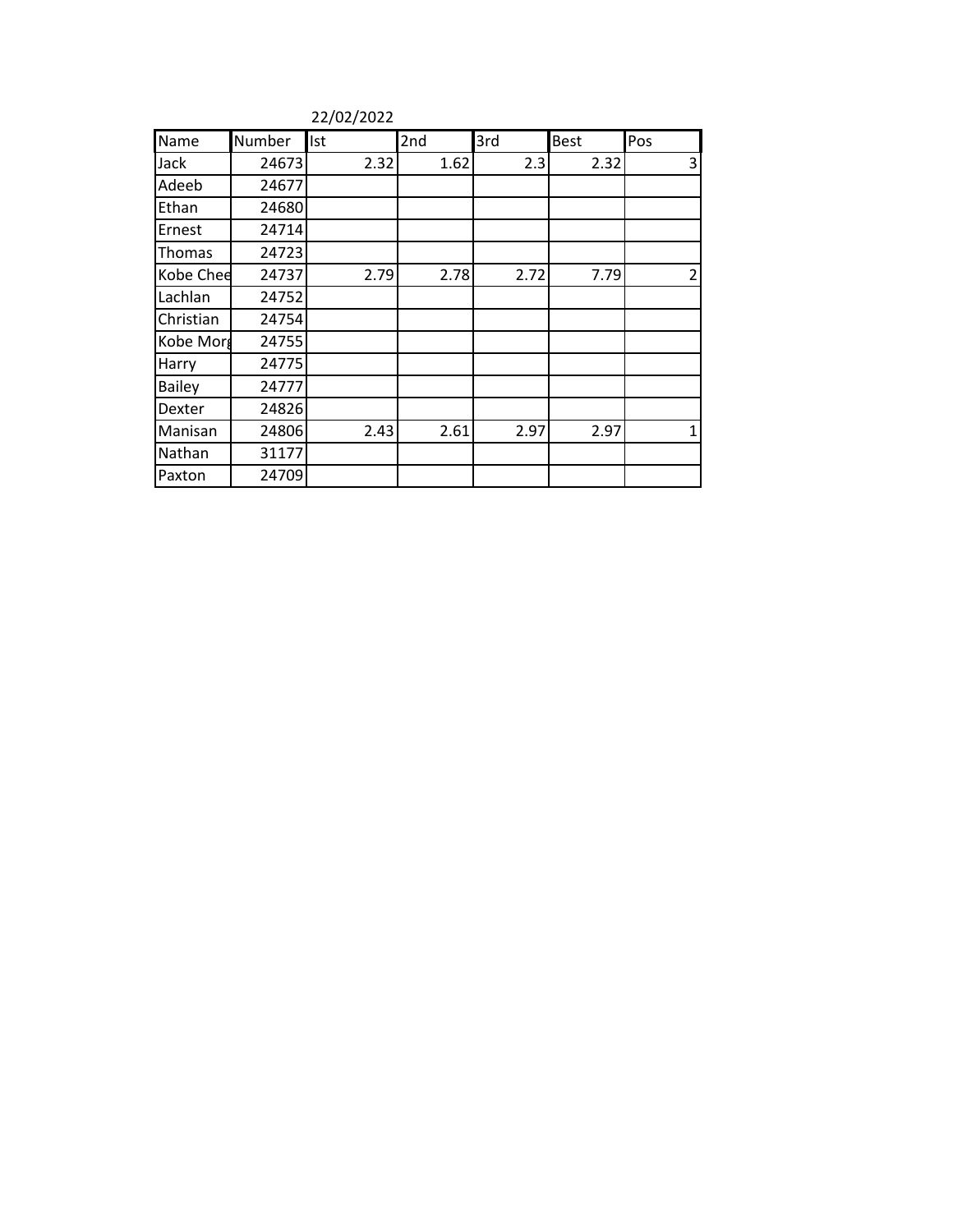# Shotput

|               | 30/10/2021 |            |     |     |             |     |  |
|---------------|------------|------------|-----|-----|-------------|-----|--|
| Name          | Number     | <b>Ist</b> | 2nd | 3rd | <b>Best</b> | Pos |  |
| Jack          | 24673      |            |     |     | 2.75        |     |  |
| Adeeb         | 24677      |            |     |     | 3.02        |     |  |
| Ethan         | 24680      |            |     |     | 5.32        |     |  |
| Ernest        | 24714      |            |     |     | 3.84        |     |  |
| Thomas        | 24723      |            |     |     | 5.37        |     |  |
| Kobe Chee     | 24737      |            |     |     | 4.15        |     |  |
| Lachlan       | 24752      |            |     |     | 8.61        |     |  |
| Christian     | 24754      |            |     |     |             |     |  |
| Kobe Morg     | 24755      |            |     |     | 3.19        |     |  |
| Harry         | 24775      |            |     |     | 5.07        |     |  |
| <b>Bailey</b> | 24777      |            |     |     | 4.08        |     |  |
| Dexter        | 24826      |            |     |     |             |     |  |
| Manisan       | 24806      |            |     |     |             |     |  |
| Nathan        | 31177      |            |     |     |             |     |  |
| Paxton        | 24709      |            |     |     |             |     |  |
|               |            |            |     |     |             |     |  |

6/11/2021

| Name          | Number | Ist | 2nd | 3rd | <b>Best</b> | Pos |
|---------------|--------|-----|-----|-----|-------------|-----|
| Jack          | 24673  |     |     |     | 2.33        |     |
| Adeeb         | 24677  |     |     |     |             |     |
| Ethan         | 24680  |     |     |     | 4.26        |     |
| Ernest        | 24714  |     |     |     |             |     |
| Thomas        | 24723  |     |     |     | 4.32        |     |
| Kobe Chee     | 24737  |     |     |     | 3.17        |     |
| Lachlan       | 24752  |     |     |     | 8.75        |     |
| Christian     | 24754  |     |     |     | 3.43        |     |
| Kobe Morg     | 24755  |     |     |     |             |     |
| Harry         | 24775  |     |     |     |             |     |
| <b>Bailey</b> | 24777  |     |     |     | 4.58        |     |
| Dexter        | 24826  |     |     |     |             |     |
| Manisan       | 24806  |     |     |     | 3.41        |     |
| Nathan        | 31177  |     |     |     |             |     |
| Paxton        | 24709  |     |     |     | 3.46        |     |
|               |        |     |     |     |             |     |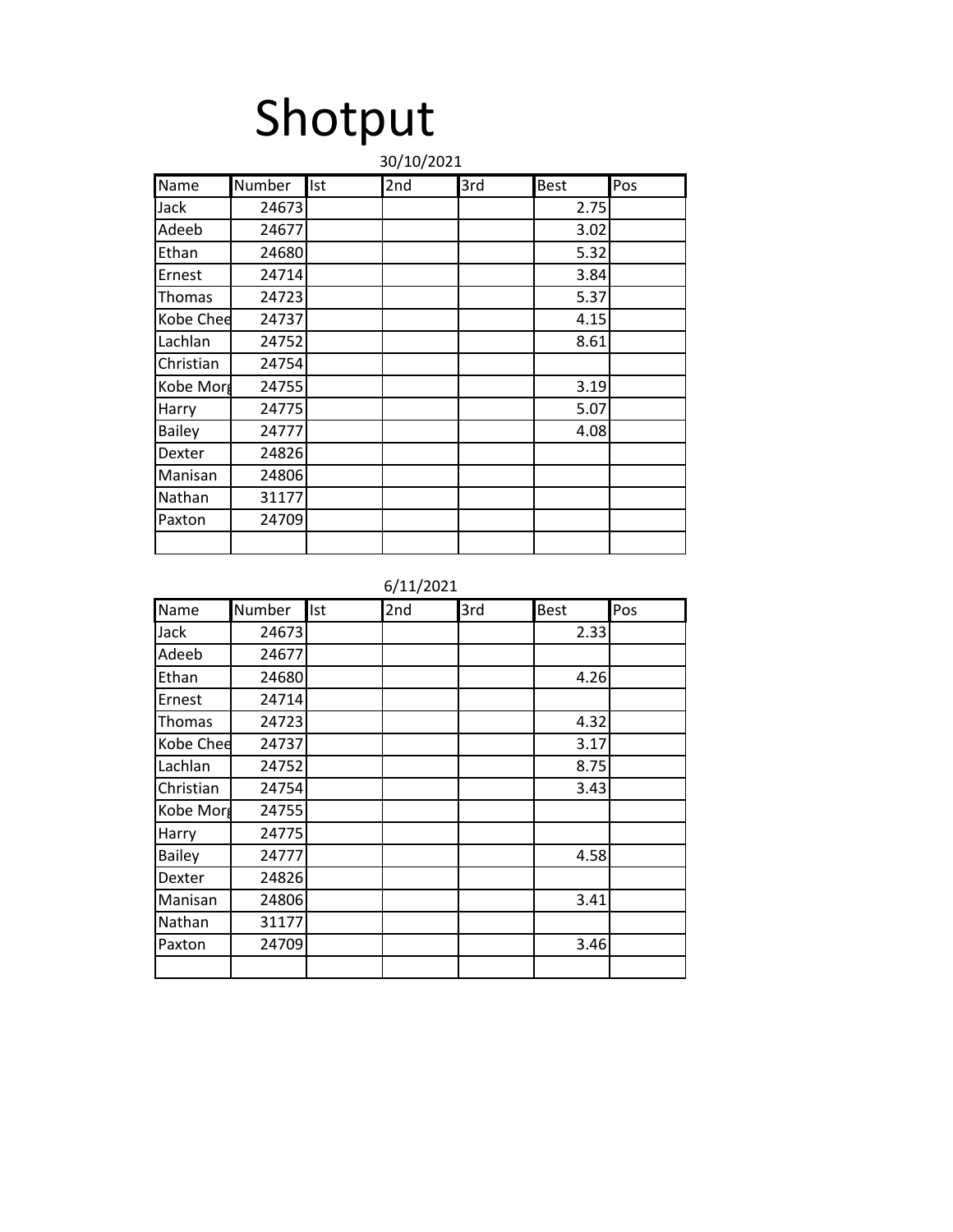| Name          | Number | Ist | 2nd | 3rd | <b>Best</b>    | Pos |
|---------------|--------|-----|-----|-----|----------------|-----|
| Jack          | 24673  |     |     |     | 3.67           |     |
| Adeeb         | 24677  |     |     |     |                |     |
| Ethan         | 24680  |     |     |     | 4.6            |     |
| Ernest        | 24714  |     |     |     |                |     |
| Thomas        | 24723  |     |     |     | 5 <sup>1</sup> |     |
| Kobe Chee     | 24737  |     |     |     |                |     |
| Lachlan       | 24752  |     |     |     | 8.36           |     |
| Christian     | 24754  |     |     |     | 4.48           |     |
| Kobe Morg     | 24755  |     |     |     |                |     |
| Harry         | 24775  |     |     |     | 4.64           |     |
| <b>Bailey</b> | 24777  |     |     |     | 4.33           |     |
| Dexter        | 24826  |     |     |     |                |     |
| Manisan       | 24806  |     |     |     | 4.12           |     |
| Nathan        | 31177  |     |     |     |                |     |
| Paxton        | 24709  |     |     |     | 4.14           |     |
|               |        |     |     |     |                |     |

13/11/2021

20/11/2021

| Name          | Number | Ist | 2nd | 3rd | <b>Best</b> | Pos            |
|---------------|--------|-----|-----|-----|-------------|----------------|
| Jack          | 24673  |     |     |     | 3.32        | 9              |
| Adeeb         | 24677  |     |     |     |             |                |
| Ethan         | 24680  |     |     |     | 4.96        | $\overline{2}$ |
| Ernest        | 24714  |     |     |     |             |                |
| Thomas        | 24723  |     |     |     | 4.7         |                |
| Kobe Chee     | 24737  |     |     |     |             |                |
| Lachlan       | 24752  |     |     |     | 8.46        | 1              |
| Christian     | 24754  |     |     |     | 3.98        | 6              |
| Kobe Morg     | 24755  |     |     |     | 3.48        | 8              |
| Harry         | 24775  |     |     |     | 4.52        | 4              |
| <b>Bailey</b> | 24777  |     |     |     | 4.16        | 5              |
| Dexter        | 24826  |     |     |     | 3.23        | 10             |
| Manisan       | 24806  |     |     |     | 4.61        | 3              |
| Nathan        | 31177  |     |     |     | 2.14        | 11             |
| Paxton        | 24709  |     |     |     | 3.78        | 7              |
|               |        |     |     |     |             |                |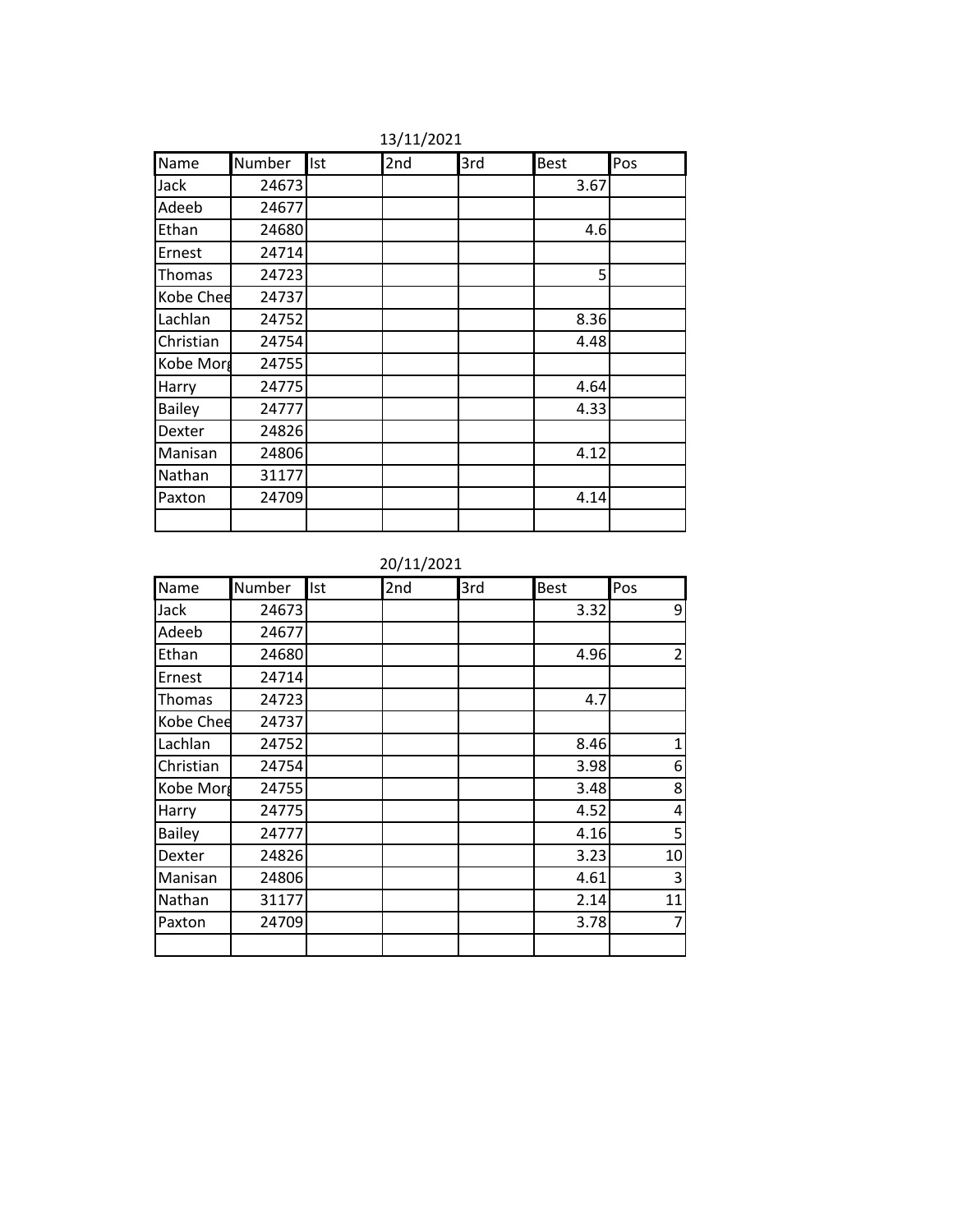| Name          | Number | Ist | 2nd | 3rd | <b>Best</b> | Pos |
|---------------|--------|-----|-----|-----|-------------|-----|
| Jack          | 24673  |     |     |     |             |     |
| Adeeb         | 24677  |     |     |     |             |     |
| Ethan         | 24680  |     |     |     | 4.59        |     |
| Ernest        | 24714  |     |     |     |             |     |
| Thomas        | 24723  |     |     |     | 5.11        |     |
| Kobe Chee     | 24737  |     |     |     | 3.81        |     |
| Lachlan       | 24752  |     |     |     | 9.49        |     |
| Christian     | 24754  |     |     |     |             |     |
| Kobe Morg     | 24755  |     |     |     |             |     |
| Harry         | 24775  |     |     |     | 4.44        |     |
| <b>Bailey</b> | 24777  |     |     |     | 4.8         |     |
| Dexter        | 24826  |     |     |     | 3.22        |     |
| Manisan       | 24806  |     |     |     | 4.74        |     |
| Nathan        | 31177  |     |     |     | 2.17        |     |
| Paxton        | 24709  |     |     |     | 3.69        |     |
|               |        |     |     |     |             |     |

4/12/2021

### 11/12/2021

| Name          | Number | Ist | 2nd | 3rd | <b>Best</b> | Pos |
|---------------|--------|-----|-----|-----|-------------|-----|
| Jack          | 24673  |     |     |     | 3.46        |     |
| Adeeb         | 24677  |     |     |     |             |     |
| Ethan         | 24680  |     |     |     | 4.27        |     |
| Ernest        | 24714  |     |     |     |             |     |
| Thomas        | 24723  |     |     |     | 4.75        |     |
| Kobe Chee     | 24737  |     |     |     | 4.02        |     |
| Lachlan       | 24752  |     |     |     |             |     |
| Christian     | 24754  |     |     |     |             |     |
| Kobe Morg     | 24755  |     |     |     | 3.33        |     |
| Harry         | 24775  |     |     |     | 4.23        |     |
| <b>Bailey</b> | 24777  |     |     |     | 3.8         |     |
| Dexter        | 24826  |     |     |     |             |     |
| Manisan       | 24806  |     |     |     | 4.45        |     |
| Nathan        | 31177  |     |     |     | 2.37        |     |
| Paxton        | 24709  |     |     |     | 3.43        |     |
|               |        |     |     |     |             |     |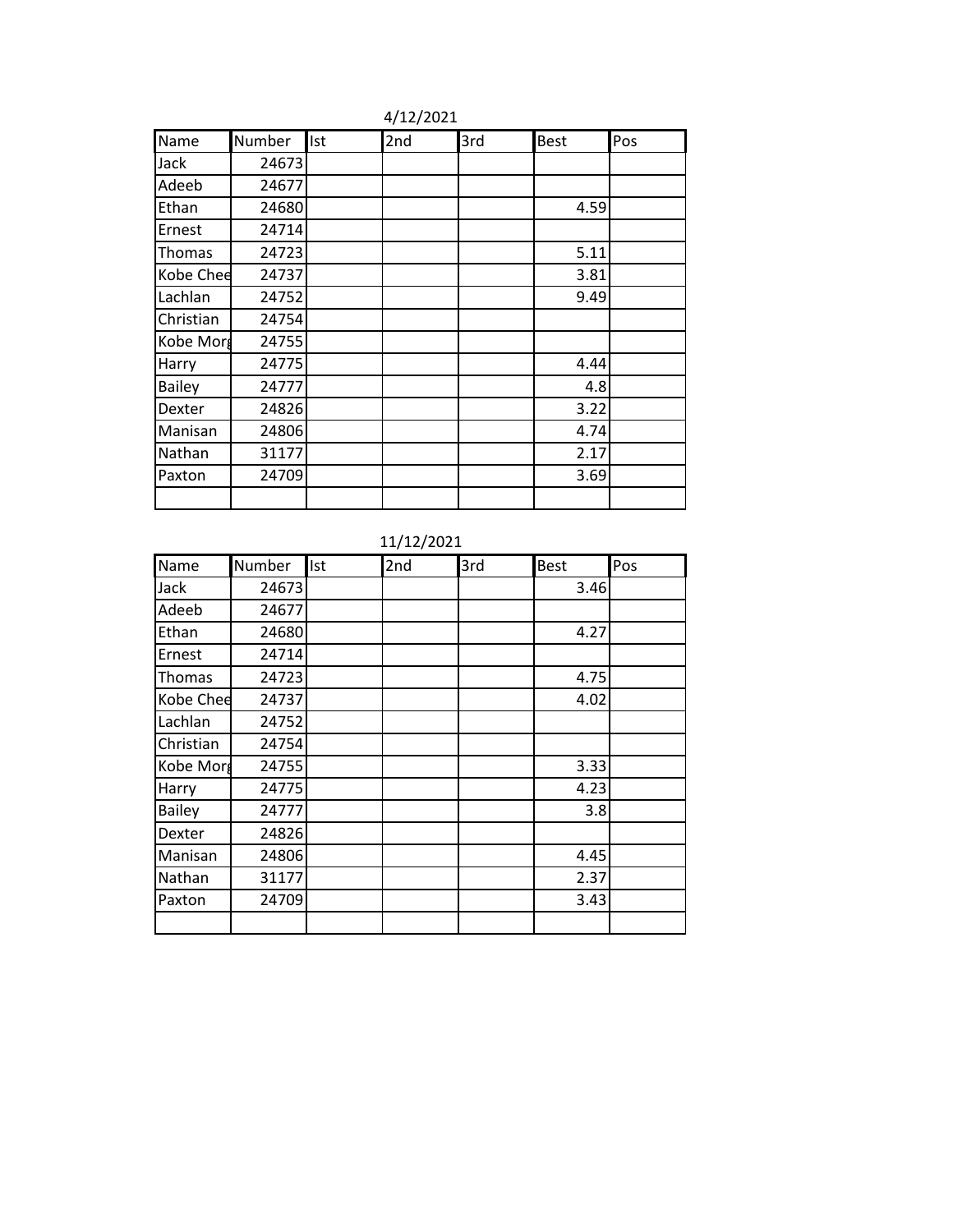| Name          | Number | Ist  | 2nd  | 3rd  | <b>Best</b> | Pos            |
|---------------|--------|------|------|------|-------------|----------------|
| Jack          | 24673  |      |      |      |             |                |
| Adeeb         | 24677  |      |      |      |             |                |
| Ethan         | 24680  | 5.03 | 4.15 | 4.36 | 5.03        | $\overline{2}$ |
| Ernest        | 24714  |      |      |      |             |                |
| Thomas        | 24723  | 4.09 | 4.75 | 4.39 | 4.75        | 3              |
| Kobe Chee     | 24737  |      |      |      |             |                |
| Lachlan       | 24752  | 8.34 | 8.56 | 8.68 | 8.68        | 1              |
| Christian     | 24754  |      |      |      |             |                |
| Kobe Morg     | 24755  |      |      |      |             |                |
| Harry         | 24775  |      |      |      |             |                |
| <b>Bailey</b> | 24777  |      |      |      |             |                |
| Dexter        | 24826  |      |      |      |             |                |
| Manisan       | 24806  |      |      |      |             |                |
| Nathan        | 31177  |      |      |      |             |                |
| Paxton        | 24709  |      |      |      |             |                |
|               |        |      |      |      |             |                |

15/01/2022

### 22/01/2022

| Name          | Number | Ist  | 2nd | 3rd | <b>Best</b> | Pos            |
|---------------|--------|------|-----|-----|-------------|----------------|
| Jack          | 24673  |      |     |     |             |                |
| Adeeb         | 24677  |      |     |     |             |                |
| Ethan         | 24680  | 5.09 |     |     | 5.09        | 3              |
| Ernest        | 24714  |      |     |     |             |                |
| Thomas        | 24723  | 4.58 |     |     | 4.58        | 4              |
| Kobe Chee     | 24737  |      |     |     |             |                |
| Lachlan       | 24752  | 8.8  |     |     | 8.8         | 1              |
| Christian     | 24754  |      |     |     |             |                |
| Kobe Morg     | 24755  |      |     |     |             |                |
| Harry         | 24775  |      |     |     |             |                |
| <b>Bailey</b> | 24777  | 5.54 |     |     | 5.54        | $\overline{2}$ |
| Dexter        | 24826  |      |     |     |             |                |
| Manisan       | 24806  |      |     |     |             |                |
| Nathan        | 31177  |      |     |     |             |                |
| Paxton        | 24709  | 4.52 |     |     | 4.52        | 5              |
|               |        |      |     |     |             |                |